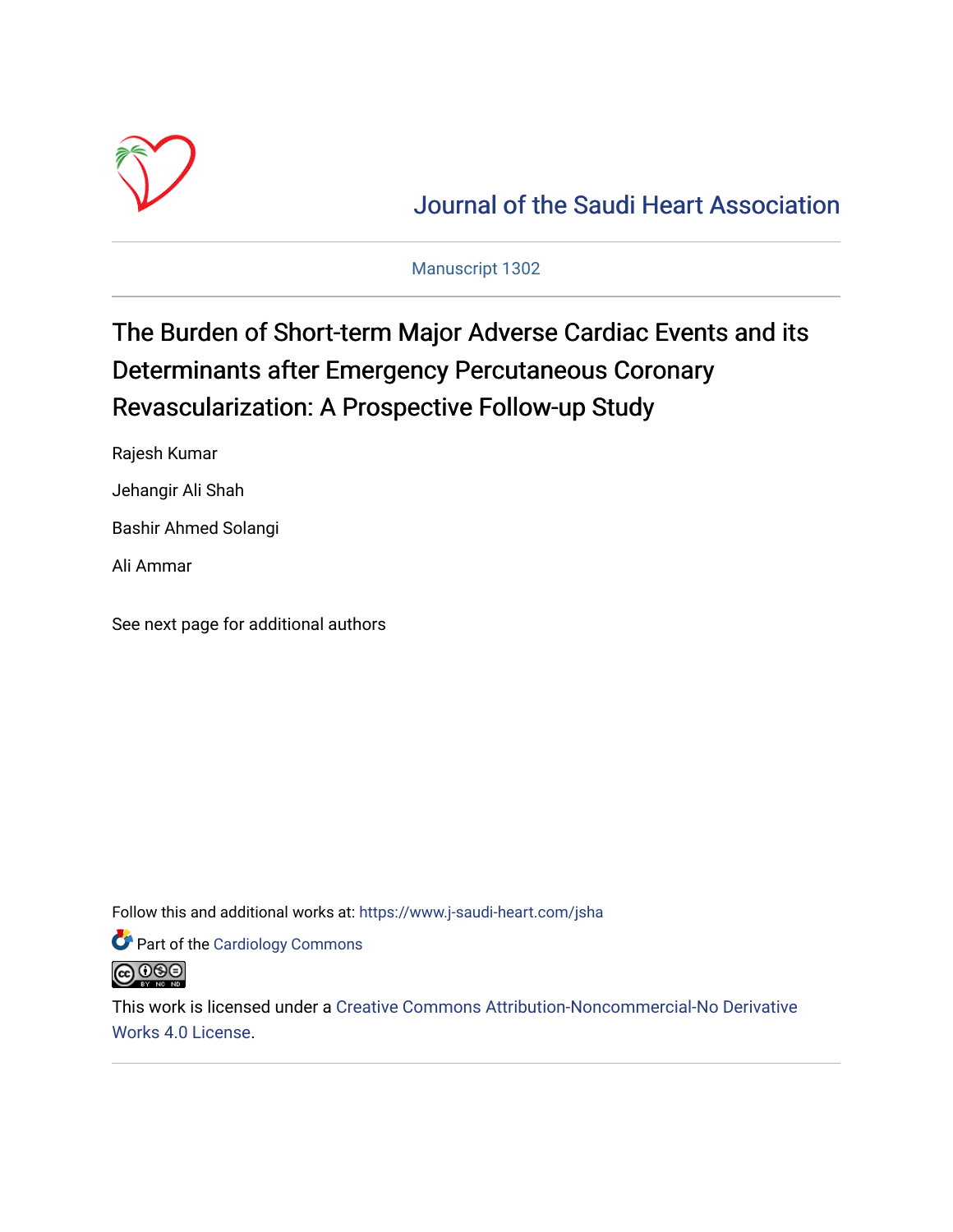### The Burden of Short-term Major Adverse Cardiac Events and its Determinants after Emergency Percutaneous Coronary Revascularization: A Prospective Follow-up Study

### Authors

Rajesh Kumar, Jehangir Ali Shah, Bashir Ahmed Solangi, Ali Ammar, Mukesh Kumar, Naveedullah Khan, Jawaid Akbar Sial, Tahir Saghir, Nadeem Qamar, and Musa Karim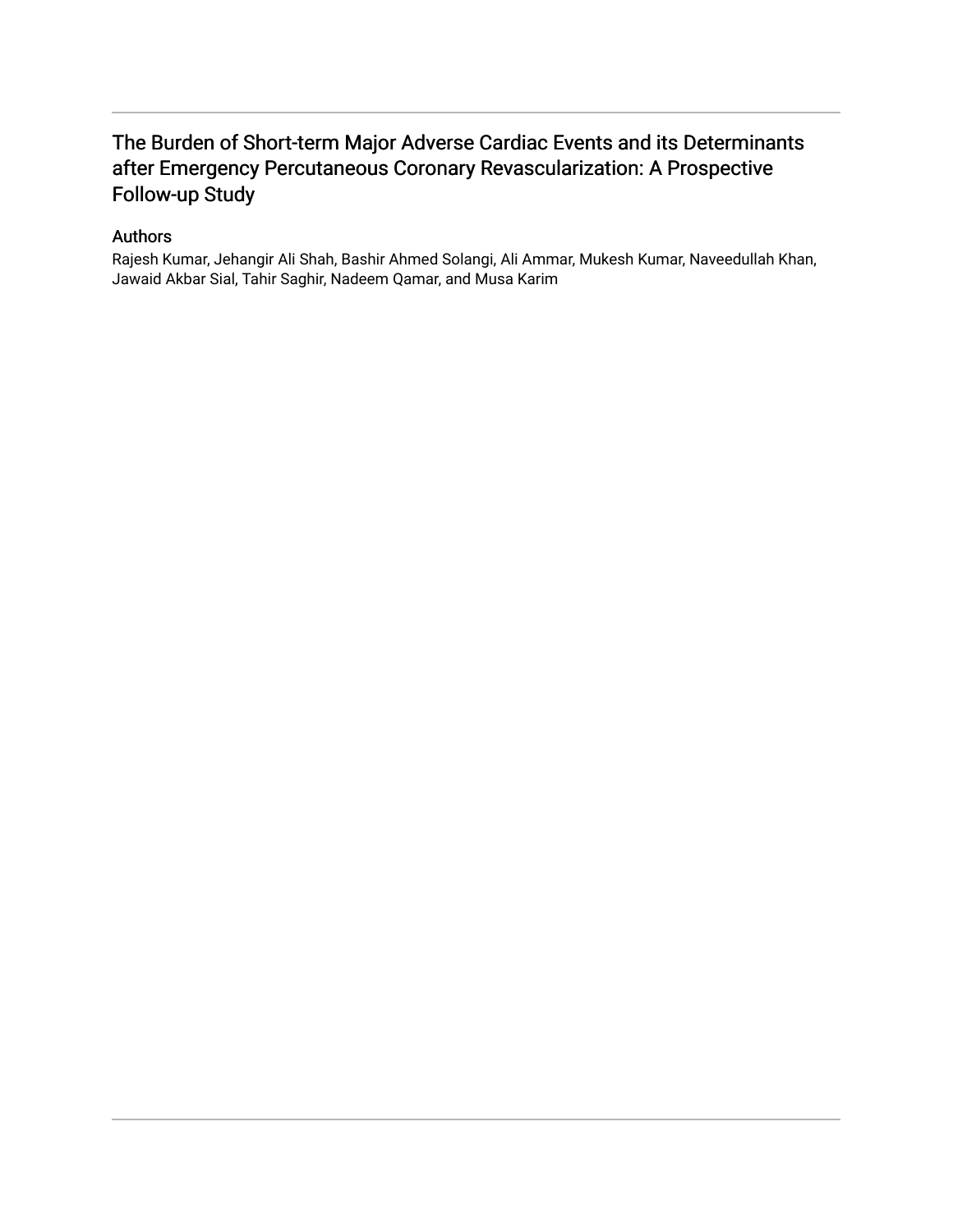# The Burden of Short-term Major Adverse Cardiac Events and its Determinants after Emergency Percutaneous Coronary Revascularization: A Prospective Follow-up Study

Rajesh Kumar\*, Jehangir A. Shah, Bashir A. Solangi, Ali Ammar, Mukesh Kumar, Naveedullah Khan, Jawaid A. Sial, Tahir Saghir, Nadeem Qamar, Musa Karim

National Institute of Cardiovascular Diseases, Karachi, Pakistan

#### Abstract

Objectives: Primary percutaneous coronary intervention (PCI) remains recommended reperfusion therapy for patients with acute ST-elevation myocardial infarction. This study aimed to evaluate the short-term major adverse cardiac events (MACE) and their determinants among patients who underwent primary PCI at a tertiary care cardiac center of Karachi, Pakistan.

Methods: A cohort of patients who underwent primary PCI were followed for the MACE. Multivariable Cox-regression analysis was performed with backward conditional variable selection and hazard ratio (HR) along with 95% confidence interval (CI) were obtained.

Results: A total of 1150 patients were included, of which follow-up was successful in 95.8% (1102) and median followup duration was 6.1  $[6.9-5.1]$  months. MACE were observed in 210 (19.1%) patients with 14.2% (157) all-cause mortality, 5.4% (60) cardiac mortality, 0.7% (8) stroke, 3.6% (40) re-hospitalization due to heart failure, and 6.1% (67) myocardial infarction requiring revascularization. Independent predictors of short-term MACE were found to be admission glucose ≥200 mg/dL (1.66 [1.25-2.21]), serum creatinine ≥1.5 mg/dL (1.52 [1.02-2.27]), intubation (2.81 [1.98-4.00]), history of PCI (2.06 [1.45–2.93]), history of cerebrovascular accident (2.64 [1.34–5.2]), left ventricular end-diastolic pressure  $\geq$ 20 mmHg  $(1.81 [1.3-2.51])$ , triple vessel diseases  $(1.43 [1.08-1.9])$ , culprit left main or proximal left anterior descending artery  $(1.77$  $[1.32-2.35]$ , pre-ballooning  $(2.14 [1.2-3.82])$ , and thrombus grade  $\geq 4$   $(2.21 [1.51-3.24])$ .

Conclusions: A significant number of individuals undergone primary PCI are still vulnerable to subsequent short-term MACE, hence, systematic follow-up and early risk stratification should be considered as an integral part of STEMI management protocol specially for patients with high-risk features as highlighted herein.

Keywords: Myocardial infarction, ST Elevation myocardial infarction, Percutaneous coronary intervention, Death, Sudden, Cardiac

#### 1. Introduction

I n the west, atherosclerotic cardiovascular disease<br>is still the major factor of disability and mortality [\[1](#page-10-0)]. ST-segment elevation myocardial infarction (STEMI) presents an intense manifestation of the coronary arteries involvement associated with adverse prognosis such as acute pump failure, lethal arrhythmias, left ventricular (LV) dysfunction, and myocardial rupture in short-term as well as longterm basis [\[2](#page-10-1)]. Emergency percutaneous coronary revascularization (PPCI) is widely acknowledged as the foremost successful treatment for reinstating

\* Corresponding author at: National Institute of Cardiovascular Diseases (NICVD), Rafiqui (H.J.) Shaheed Road, Karachi, 75510, Pakistan. E-mail address: [rajeshnarsoolal@gmail.com](mailto:rajeshnarsoolal@gmail.com) (R. Kumar).



Received 9 February 2022; revised 28 April 2022; accepted 19 May 2022. Available online 11 June 2022.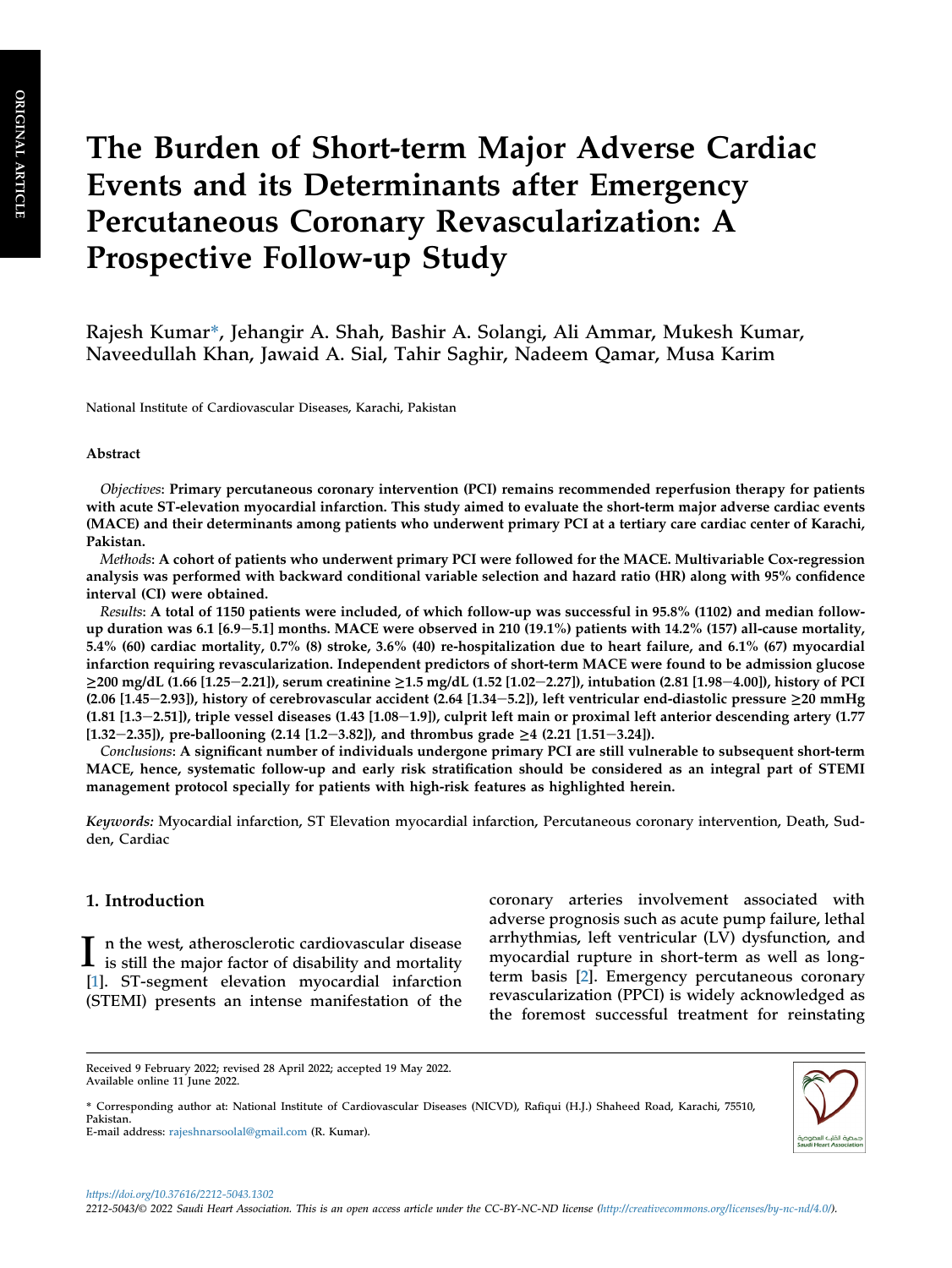vessel patency, saving compromised myocardium, and maintaining heart function [\[2](#page-10-1)]. Owing to unfavorable LV restoration, culprit lesion restenosis, de novo coronary stenosis and myocardial stunning, a significant number of individuals are still vulnerable to initial mechanical/electrical complications and late major adverse cardiovascular events (MACE) [\[3](#page-10-2)], making the identification of highly vulnerable patient subsets a critical issue in improving overall outcome of disease.

Even after the successful PCI and optimal treatments that include dual antiplatelet therapy (DAPT), as high as 15% of individuals with STEMI experiences MACE primarily because of thrombotic impediments [\[4](#page-10-3)]. The clinical practice guidelines have vividly outlined the management and treatment protocols, however, recommendations regarding assessment of the short-or long-term risk of MACE are not very clear. Fewer techniques can be applied to estimate the occurrence of MACE among individuals with STEMI after primary PCI to guide communication between clinician and patient to mitigate the risk of post-discharge adverse events [[5\]](#page-10-4).

Various risk and prognosis evaluation models for cardiovascular disease have been developed in various sub-groups for the guided management of patients [[6,](#page-10-5)[7](#page-10-6)], guideline-recommended and most commonly used models for the prediction of short and medium-term cardiovascular outcomes for individuals with the acute coronary syndrome (ACS) are the GRACE score and Thrombolysis in Myocardial Infarction (TIMI) risk score [\[8](#page-10-7)]. In addition to these two, the CADILLAC risk score is applied for predicting one month and one year death in patients with acute myocardial infarction (AMI) after PCI [[6\]](#page-10-5). Unfortunately, there is no clear clinical risk stratification for prolonged MACE in individuals with ACS after PCI. The extent of the infarcted and remnant viable myocardium is the most important prognostic factor for individuals with STEMI. As soon as the culprit vessel is effectively opened by primary PCI and the ischemic region is restricted, a variety of additional parameters can come into play in predicting the medium- and long-term outcomes of these individuals.

Precision medicine requires that the management, procedures, and treatments be tailored to every patient's expected risk. Recently a growing number of researches have centered on laboratory testingbased parameters for risk prediction. However, such data is skewed to certain geographies, and data from low- and middle-income countries, such as Pakistan, are very limited. Therefore, the objective of this study was to assess the short-term MACE and their determinants among patients who have

#### List of abbreviations

| ACS          | acute coronary syndrome                    |
|--------------|--------------------------------------------|
| AMI          | acute myocardial infarction                |
| <b>CHF</b>   | congestive heart failure                   |
| CL           | confidence interval                        |
| CS.          | cardiogenic shock                          |
| CVA          | cerebrovascular accident                   |
| <b>DAPT</b>  | dual antiplatelet therapy                  |
| $e$ GFR      | estimated glomerular filtration rate       |
| GRACE        | Global registry of acute coronary events   |
| <b>HR</b>    | hazard ratio                               |
| IQR          | interquartile range                        |
| $L_{\rm V}$  | left ventricular                           |
| LVEDP        | left ventricular end-diastolic pressure    |
| <b>LVEF</b>  | left ventricular ejection fraction         |
| MACE         | major adverse cardiac events               |
| OPD          | outpatient department                      |
| PCI          | percutaneous coronary intervention         |
| SD           | standard deviation                         |
| <b>STEMI</b> | ST-segment elevation myocardial infarction |
| TB           | thrombus burden                            |
| TIA          | transient ischemic attack                  |
| TIMI         | Thrombolysis in Myocardial Infarction      |
|              |                                            |

undergone primary PCI at a tertiary care cardiac center of Karachi, Pakistan.

#### 2. Material and methods

This study was conducted at the largest public sector tertiary care cardiac center of Karachi, Pakistan between August 2020 and July 2021. The study was approved by the ethical review board of the institution (ERC-30/2020) informed consent was obtained from all the recruited patients or their legal caretakers for the procedure, inclusion in this study, post-discharge follow-up, and publication of research findings. In this study, a prospectively recruited cohort of patients were followed for the incidence of short-term MACE after primary PCI. Inclusion criteria for the study were consecutive individuals presented with chest pain at the emergency department of the public sector tertiary care cardiac center of Karachi, Pakistan, diagnosed with STEMI, and undergone primary PCI within a recommended window period of 12 h with an exception for patients in cardiogenic shock at presentation. Major exclusion criteria included unsuccessful procedure, the requirement for multivessel PCI during the index procedure, and the presence of serious illness with a life expectancy of less than one year. As per the clinical practice guidelines and routine institution policy, culprit artery was treated in the index procedure unless hemodynamics and clinical status of patient were compelling enough for multi-vessel PCI. Therefore,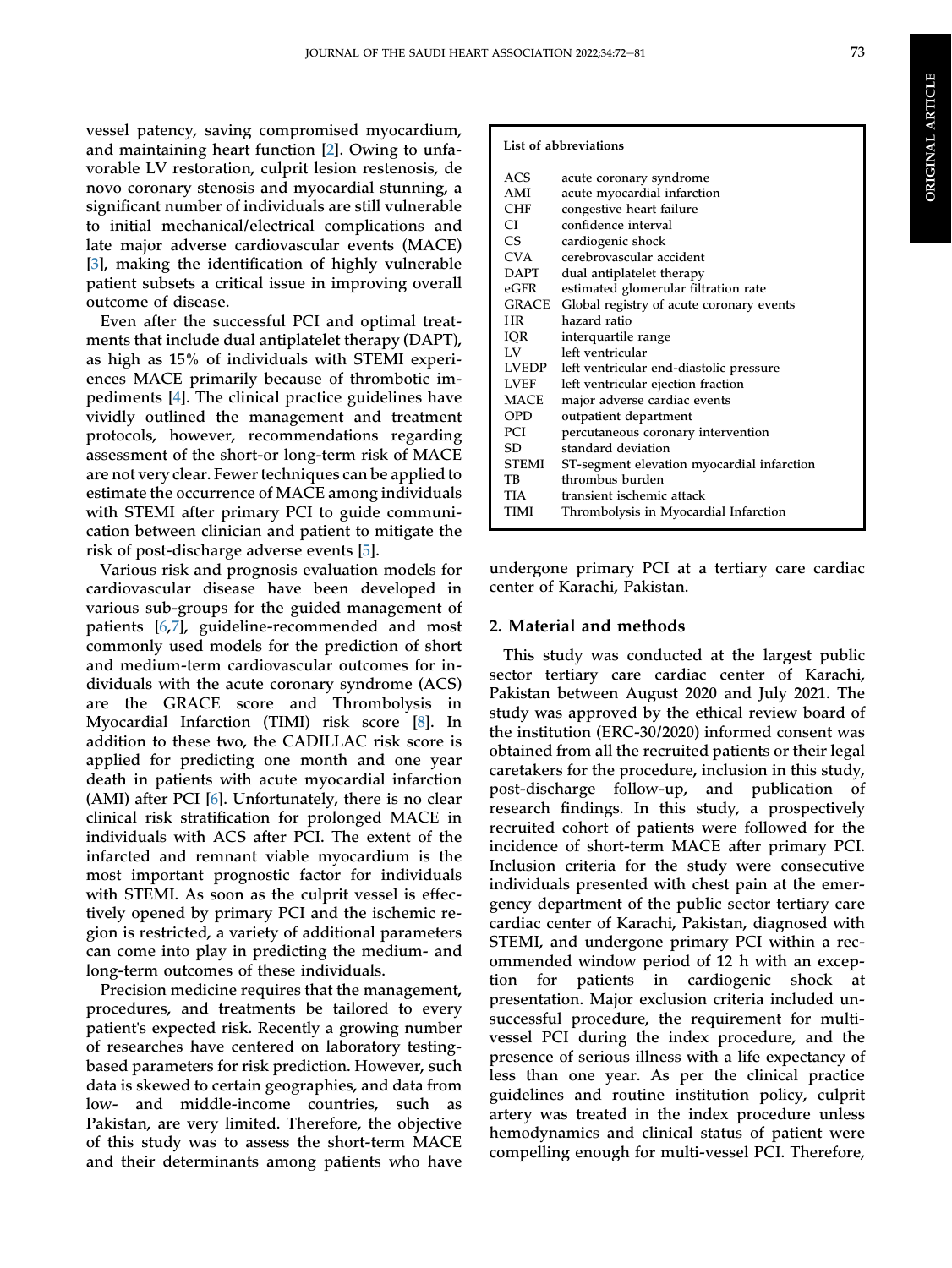due to expected higher MACE, patients needing multi-vessel PCI during the index procedure were excluded.

Data for this study were collected on a predefined structured proforma consisting of demographic characteristics, clinical characteristics, laboratory investigations, angiographic findings, procedurerelated details, post procedure in-hospital outcomes, and short-term MACE. MACE was defined as the occurrence of either all-cause mortality, cardiovascular mortality, myocardial infarction (with or without revascularization), unplanned hospitalization due to heart failure, or occurrence of stroke/ cerebrovascular events during the follow-up period. Due to COVID-19 restrictions, most of the follow-up data were obtained through telephonic contact on the registered number of the patient or her/his emergency contact/legal caretaker. Follow-up was planned after 6-months of the index hospitalization. Protocol for the lost to follow-up was non-responders to the three contact attempts on three separate days at the registered contact number of the patient as well as her/his emergency contact/ legal caretaker during the 9:00 am to 5:00 pm window. Alongside telephonic follow-up, the scheduled outpatient department (OPD) visits of the patients were also recorded, and at the end of the study period most recent status of the patient was taken as the outcome. Pharmacological management, inhospital as well as at the time of discharge, were as per the guideline recommendations. Each patient received initial doses of aspirin, clopidogrel, unfractionated heparin, and bolus dose of glycoprotein inhibitors (IIb/IIIa), and DAPT as a maintenance therapy continued for at least 1 year, the dosage of all the medications were as per the guidelines recommendations. Due to cost-effectiveness, use of Ticagrelor was limited to patients with diabetes, high-risk anatomy, or stent thrombosis.

Sample size for the study was calculated using WHO sample size calculator version 2.0 against the primary outcome of incidence of MACE after primary PCI. A study conducted by Cai A et al. [\[9](#page-10-8)], reported MACE in 21.7% of the patients at  $0.8 \pm 0.3$ year follow-up after PCI (urgent or elective). Hence taking expected MACE rate of 21.7%, with confidence level of 95%, and an absolute precision level (margin of error) of 2.5%, a sample size of 1045 was calculated for the study. Adjusting for the expected loss to follow-up rate of 10%, a total of 1150 patients were recruited in this study. Collected data were analyzed with the help of IBM SPSS version 21.0. Patients were stratified into two groups based on the occurrence of short-term MACE. Demographic characteristics, clinical characteristics, laboratory

investigations, angiographic findings, and procedure-related details were compared between the two groups. Continuous response variables were expressed as mean  $\pm$  standard deviation (SD) or median [interquartile range (IQR)] and independent-sample t-test/Mann-Whitney U test was applied to compare between the two groups. Frequency (%) was computed for categorical response variables and distribution of variables with two levels was compared between the two groups with the help of the Chi-square test or Fisher's Exact test if the expected cell count were less than five. Similarly, the distribution of variables with more than two levels were compared between the two groups with the help of the Chi-square test or Likelihood Ratio test if the expected cell count were less than five. Univariate and multivariable Cox regression analysis was performed with backward conditional variable selection and hazard ratio (OR) along with 95% confidence interval (CI) were obtained. Variables with a p-value of  $< 0.10$  in the univariate analysis were taken as regressors in the multivariable Cox regression analysis and p-value $\leq$ 0.05 was taken criteria for statistical significance.

#### 3. Results

A total of 1150 patients were recruited for this study out of which 48 (4.2%) patients lost to followup, hence, 1102 patients with a successful median follow-up of 6.1  $[6.9-5.1]$  months were included in the analysis for the study. Male patients were 79.6% (877) of the total sample and the mean age was 55.66  $\pm$  11.48 years with 25% (275) of the patients being  $>65$  years of age. During the follow-up duration, MACE was observed in 210 (19.1%) patients. The occurrence of MACE was observed to be associated with older age with a mean age of 58.43  $\pm$  11.01 vs. 55  $\pm$  11.5; p < 0.001 for patients with and without MACE respectively. At presentation hypotension (SBP<90 mmHg), tachycardia  $( \geq 100$  bpm), impaired random blood glucose level ( $\geq$ 200 mg/dL), serum creatinine  $\geq$ 1.5 mg/dL, and higher Killip class were found to be associated with the occurrence of short-term MACE [\(Table 1\)](#page-5-0). Similarly, patients with arrhythmias on presentation, in cardiac arrest, or intubated had significantly higher distribution among patients with short-term MACE. Type of MI and presence of certain co-morbid conditions such as hypertension, diabetes, prior PCI, history of cerebrovascular accident (CVA)/transient ischemic attack (TIA), or chronic kidney disease were also found to be associated with increased incidence of short-term MACE.

ARTICLE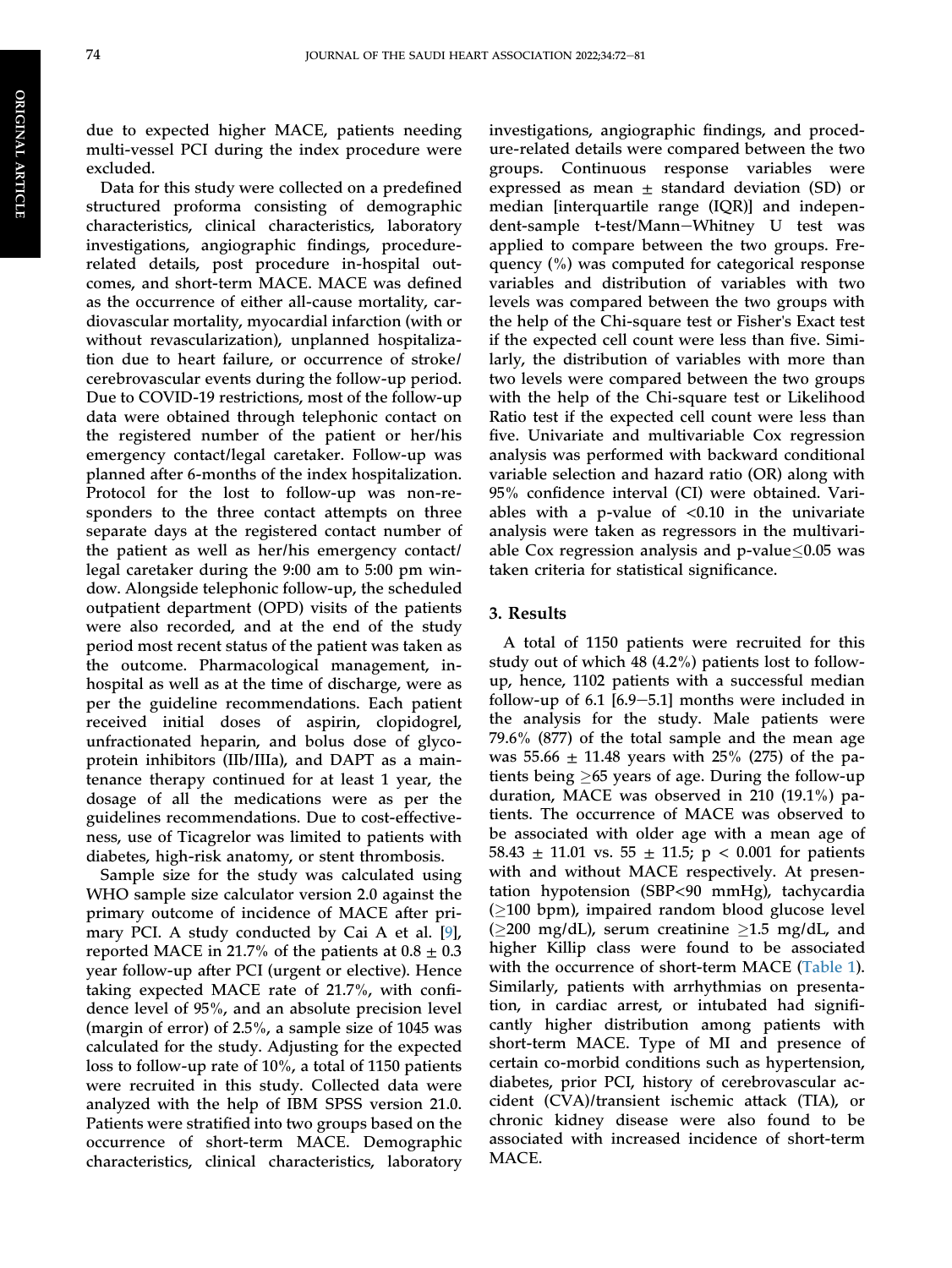<span id="page-5-0"></span>

|  | Table 1. Association of short-term major adverse cardiovascular events (MACE) with various demographic characteristics and clinical factors. |  |
|--|----------------------------------------------------------------------------------------------------------------------------------------------|--|
|  |                                                                                                                                              |  |

| No<br>Yes<br>892 (80.9%)<br>Total (N)<br>1102<br>210 (19.1%)<br>Gender<br>Female<br>$20.4\%$ (225)<br>19.4% (173)<br>$24.8\%$ (52)<br>0.083<br>Male<br>79.6% (877)<br>75.2% (158)<br>$80.6\%$ (719)<br>< 0.001<br>Age (years)<br>$55.66 \pm 11.48$<br>$55 \pm 11.5$<br>$58.43 \pm 11.01$<br>0.008<br>$<$ 45 years<br>14.5% (160)<br>15.8% (141)<br>$9\%$ (19)<br>$45 - 64$ years<br>$60.5\%$ (667)<br>$60.8\%$ (542)<br>59.5% (125)<br>25% (275)<br>$\geq$ 65 years<br>$23.4\%$ (209)<br>$31.4\%$ (66)<br>Total Ischemic Time (hours)<br>350 [500-240]<br>372.5 [580-240]<br>0.075<br>340 [480-230.5]<br>$<$ 120 min<br>$3.3\%$ (7)<br>0.154<br>$4.1\%$ (45)<br>$4.3\%$ (38)<br>$121 - 360$ min<br>48.6% (536)<br>49.3% (440)<br>45.7% (96)<br>361-720 min<br>36.8% (405)<br>36.9% (329)<br>$36.2\%$ (76)<br>$>720$ min<br>$9.5\%$ (85)<br>$10.5\%$ (116)<br>$14.8\%$ (31)<br>< 0.001<br>Systolic blood pressure (mmHg)<br>$130.9 \pm 25.1$<br>$132.5 \pm 24.1$<br>$123.8 \pm 27.9$<br>$>90$ mmHg<br>94.1% (1037)<br>96.4% (860)<br>< 0.001<br>84.3% (177)<br>$5.9\%$ (65)<br>$3.6\%$ (32)<br>$15.7\%$ (33)<br>$\leq 90$ mmHg<br>Heart Rate (bpm)<br>$84.9 \pm 20.1$<br>$84 \pm 19$<br>$88.8 \pm 24$<br>0.007<br>$<$ 100 bpm<br>77.8% (857)<br>$80.4\%$ (717)<br>$66.7\%$ (140)<br>< 0.001<br>$\geq$ 100 bpm<br>22.2% (245)<br>$33.3\%$ (70)<br>$19.6\%$ (175)<br>Random glucose level (mg/dL)<br>157 [209-130]<br>150.5 [200-127.5]<br>188 [250-140]<br>< 0.001<br>$<$ 200 mg/dL<br>< 0.001<br>71.2% (785)<br>74.7% (666)<br>56.7% (119)<br>$\geq$ 200 mg/dL<br>28.8% (317)<br>25.3% (226)<br>$43.3\%$ (91)<br>Hemoglobin level (mg/dL)<br>$13.68 \pm 1.93$<br>$13.71 \pm 1.91$<br>$13.55 \pm 2.03$<br>0.279<br>$>12.5$ mg/dL<br>71.9% (792)<br>73% (651)<br>0.090<br>$67.1\%$ (141)<br>$<$ 12.5 mg/dL<br>28.1% (310)<br>27% (241)<br>$32.9\%$ (69)<br>Neutrophil count (cells/µL)<br>$9.81 \pm 3.82$<br>$9.69 \pm 3.76$<br>0.046<br>$10.31 \pm 4.07$<br>$<$ 9.5 cells/ $\mu$ L<br>53.5% (590)<br>54.9% (490)<br>47.6% (100)<br>0.056<br>$\geq$ 9.5 cells/µL<br>46.5% (512)<br>52.4% (110)<br>$45.1\%$ (402)<br>Platelet count (cells/µL)<br>235 [281-192]<br>236 [279.5-191.5]<br>229.5 [287-192]<br>0.824<br><400 cells/µL<br>97.5% (1075)<br>98.1% (875)<br>95.2% (200)<br>0.016<br>$\geq$ 400 cells/µL<br>$2.5\%$ (27)<br>$1.9\%$ (17)<br>$4.8\%$ (10)<br>Serum creatinine (mg/dL)<br>$1.03 \pm 0.47$<br>$1.02 \pm 0.48$<br>$1.09 \pm 0.43$<br>0.037<br>$<$ 1.5 mg/dL<br>91.7% (1011)<br>93% (830)<br>86.2% (181)<br>0.001<br>$\geq$ 1.5 mg/dL<br>$8.3\%$ (91)<br>$7\%$ (62)<br>$13.8\%$ (29)<br><b>Killip Class</b><br>I<br>< 0.001<br>76.4% (842)<br>$82.6\%$ (737)<br>50\% (105)<br>$\rm II$<br>$12.3\%$ (135)<br>$10.1\%$ (90)<br>$21.4\%$ (45)<br>Ш<br>$6.9\%$ (76)<br>$4.7\%$ (42)<br>$16.2\%$ (34)<br>IV<br>4.4% (49)<br>$2.6\%$ (23)<br>$12.4\%$ (26)<br>Type of myocardial infarction (MI)<br>$0.003**$<br>Anterior<br>54.4% (599)<br>62.9% (132)<br>52.4% (467)<br>Inferior<br>19.5% (215)<br>21.5% (192)<br>$11\%$ (23)<br>Inferior with RV<br>$17.1\%$ (188)<br>16.7% (149)<br>18.6% (39)<br>Inferio-posterior<br>$5.6\%$ (62)<br>$5.9\%$ (53)<br>$4.3\%$ (9)<br>Lateral<br>$1.8\%$ (20)<br>$2\%$ (18)<br>$1\%$ (2)<br>Posterior<br>$1.6\%$ (18)<br>$1.5\%$ (13)<br>$2.4\%$ (5)<br>< 0.001<br>Intubated<br>13.3% (147)<br>$8.3\%$ (74)<br>34.8% (73)<br>< 0.001<br>Arrhythmias on presentation<br>12.4% (137)<br>$9.2\%$ (82)<br>$26.2\%$ (55)<br>Cardiac arrest<br>$6.2\%$ (68)<br>$3.8\%$ (34)<br>$16.2\%$ (34)<br>< 0.001<br>Co-morbid conditions<br>Hypertension<br>58.2% (641)<br>55.8% (498)<br>68.1% (143)<br>0.001<br>0.076<br>Smoking<br>31.3% (345)<br>32.5% (290)<br>$26.2\%$ (55)<br>Diabetes mellitus<br>39.8% (439)<br>36.4% (325)<br>54.3% (114)<br>< 0.001<br>Prior PCI<br>$6.9\%$ (76)<br>$3.9\%$ (35)<br>19.5% (41)<br>< 0.001<br>History of CVA/TIA<br>0.023<br>$2\%$ (22)<br>$1.5\%$ (13)<br>$4.3\%$ (9)<br>$3.8\%$ (42)<br>$3.3\%$ (29)<br>$6.2\%$ (13)<br>0.045<br>Chronic kidney disease | Characteristics | Total | MACE |  | P-value |  |
|----------------------------------------------------------------------------------------------------------------------------------------------------------------------------------------------------------------------------------------------------------------------------------------------------------------------------------------------------------------------------------------------------------------------------------------------------------------------------------------------------------------------------------------------------------------------------------------------------------------------------------------------------------------------------------------------------------------------------------------------------------------------------------------------------------------------------------------------------------------------------------------------------------------------------------------------------------------------------------------------------------------------------------------------------------------------------------------------------------------------------------------------------------------------------------------------------------------------------------------------------------------------------------------------------------------------------------------------------------------------------------------------------------------------------------------------------------------------------------------------------------------------------------------------------------------------------------------------------------------------------------------------------------------------------------------------------------------------------------------------------------------------------------------------------------------------------------------------------------------------------------------------------------------------------------------------------------------------------------------------------------------------------------------------------------------------------------------------------------------------------------------------------------------------------------------------------------------------------------------------------------------------------------------------------------------------------------------------------------------------------------------------------------------------------------------------------------------------------------------------------------------------------------------------------------------------------------------------------------------------------------------------------------------------------------------------------------------------------------------------------------------------------------------------------------------------------------------------------------------------------------------------------------------------------------------------------------------------------------------------------------------------------------------------------------------------------------------------------------------------------------------------------------------------------------------------------------------------------------------------------------------------------------------------------------------------------------------------------------------------------------------------------------------------------------------------------------------------------------------------------------------------------------------------------------------------------------------------------------------------------------------------------------------------------------------------------------------------------------------------------------------------------------------------------------------------------------------------------------------------------------------------------------------------------------------------------------------------------------------------------------------------------------|-----------------|-------|------|--|---------|--|
|                                                                                                                                                                                                                                                                                                                                                                                                                                                                                                                                                                                                                                                                                                                                                                                                                                                                                                                                                                                                                                                                                                                                                                                                                                                                                                                                                                                                                                                                                                                                                                                                                                                                                                                                                                                                                                                                                                                                                                                                                                                                                                                                                                                                                                                                                                                                                                                                                                                                                                                                                                                                                                                                                                                                                                                                                                                                                                                                                                                                                                                                                                                                                                                                                                                                                                                                                                                                                                                                                                                                                                                                                                                                                                                                                                                                                                                                                                                                                                                                                                  |                 |       |      |  |         |  |
|                                                                                                                                                                                                                                                                                                                                                                                                                                                                                                                                                                                                                                                                                                                                                                                                                                                                                                                                                                                                                                                                                                                                                                                                                                                                                                                                                                                                                                                                                                                                                                                                                                                                                                                                                                                                                                                                                                                                                                                                                                                                                                                                                                                                                                                                                                                                                                                                                                                                                                                                                                                                                                                                                                                                                                                                                                                                                                                                                                                                                                                                                                                                                                                                                                                                                                                                                                                                                                                                                                                                                                                                                                                                                                                                                                                                                                                                                                                                                                                                                                  |                 |       |      |  |         |  |
|                                                                                                                                                                                                                                                                                                                                                                                                                                                                                                                                                                                                                                                                                                                                                                                                                                                                                                                                                                                                                                                                                                                                                                                                                                                                                                                                                                                                                                                                                                                                                                                                                                                                                                                                                                                                                                                                                                                                                                                                                                                                                                                                                                                                                                                                                                                                                                                                                                                                                                                                                                                                                                                                                                                                                                                                                                                                                                                                                                                                                                                                                                                                                                                                                                                                                                                                                                                                                                                                                                                                                                                                                                                                                                                                                                                                                                                                                                                                                                                                                                  |                 |       |      |  |         |  |
|                                                                                                                                                                                                                                                                                                                                                                                                                                                                                                                                                                                                                                                                                                                                                                                                                                                                                                                                                                                                                                                                                                                                                                                                                                                                                                                                                                                                                                                                                                                                                                                                                                                                                                                                                                                                                                                                                                                                                                                                                                                                                                                                                                                                                                                                                                                                                                                                                                                                                                                                                                                                                                                                                                                                                                                                                                                                                                                                                                                                                                                                                                                                                                                                                                                                                                                                                                                                                                                                                                                                                                                                                                                                                                                                                                                                                                                                                                                                                                                                                                  |                 |       |      |  |         |  |
|                                                                                                                                                                                                                                                                                                                                                                                                                                                                                                                                                                                                                                                                                                                                                                                                                                                                                                                                                                                                                                                                                                                                                                                                                                                                                                                                                                                                                                                                                                                                                                                                                                                                                                                                                                                                                                                                                                                                                                                                                                                                                                                                                                                                                                                                                                                                                                                                                                                                                                                                                                                                                                                                                                                                                                                                                                                                                                                                                                                                                                                                                                                                                                                                                                                                                                                                                                                                                                                                                                                                                                                                                                                                                                                                                                                                                                                                                                                                                                                                                                  |                 |       |      |  |         |  |
|                                                                                                                                                                                                                                                                                                                                                                                                                                                                                                                                                                                                                                                                                                                                                                                                                                                                                                                                                                                                                                                                                                                                                                                                                                                                                                                                                                                                                                                                                                                                                                                                                                                                                                                                                                                                                                                                                                                                                                                                                                                                                                                                                                                                                                                                                                                                                                                                                                                                                                                                                                                                                                                                                                                                                                                                                                                                                                                                                                                                                                                                                                                                                                                                                                                                                                                                                                                                                                                                                                                                                                                                                                                                                                                                                                                                                                                                                                                                                                                                                                  |                 |       |      |  |         |  |
|                                                                                                                                                                                                                                                                                                                                                                                                                                                                                                                                                                                                                                                                                                                                                                                                                                                                                                                                                                                                                                                                                                                                                                                                                                                                                                                                                                                                                                                                                                                                                                                                                                                                                                                                                                                                                                                                                                                                                                                                                                                                                                                                                                                                                                                                                                                                                                                                                                                                                                                                                                                                                                                                                                                                                                                                                                                                                                                                                                                                                                                                                                                                                                                                                                                                                                                                                                                                                                                                                                                                                                                                                                                                                                                                                                                                                                                                                                                                                                                                                                  |                 |       |      |  |         |  |
|                                                                                                                                                                                                                                                                                                                                                                                                                                                                                                                                                                                                                                                                                                                                                                                                                                                                                                                                                                                                                                                                                                                                                                                                                                                                                                                                                                                                                                                                                                                                                                                                                                                                                                                                                                                                                                                                                                                                                                                                                                                                                                                                                                                                                                                                                                                                                                                                                                                                                                                                                                                                                                                                                                                                                                                                                                                                                                                                                                                                                                                                                                                                                                                                                                                                                                                                                                                                                                                                                                                                                                                                                                                                                                                                                                                                                                                                                                                                                                                                                                  |                 |       |      |  |         |  |
|                                                                                                                                                                                                                                                                                                                                                                                                                                                                                                                                                                                                                                                                                                                                                                                                                                                                                                                                                                                                                                                                                                                                                                                                                                                                                                                                                                                                                                                                                                                                                                                                                                                                                                                                                                                                                                                                                                                                                                                                                                                                                                                                                                                                                                                                                                                                                                                                                                                                                                                                                                                                                                                                                                                                                                                                                                                                                                                                                                                                                                                                                                                                                                                                                                                                                                                                                                                                                                                                                                                                                                                                                                                                                                                                                                                                                                                                                                                                                                                                                                  |                 |       |      |  |         |  |
|                                                                                                                                                                                                                                                                                                                                                                                                                                                                                                                                                                                                                                                                                                                                                                                                                                                                                                                                                                                                                                                                                                                                                                                                                                                                                                                                                                                                                                                                                                                                                                                                                                                                                                                                                                                                                                                                                                                                                                                                                                                                                                                                                                                                                                                                                                                                                                                                                                                                                                                                                                                                                                                                                                                                                                                                                                                                                                                                                                                                                                                                                                                                                                                                                                                                                                                                                                                                                                                                                                                                                                                                                                                                                                                                                                                                                                                                                                                                                                                                                                  |                 |       |      |  |         |  |
|                                                                                                                                                                                                                                                                                                                                                                                                                                                                                                                                                                                                                                                                                                                                                                                                                                                                                                                                                                                                                                                                                                                                                                                                                                                                                                                                                                                                                                                                                                                                                                                                                                                                                                                                                                                                                                                                                                                                                                                                                                                                                                                                                                                                                                                                                                                                                                                                                                                                                                                                                                                                                                                                                                                                                                                                                                                                                                                                                                                                                                                                                                                                                                                                                                                                                                                                                                                                                                                                                                                                                                                                                                                                                                                                                                                                                                                                                                                                                                                                                                  |                 |       |      |  |         |  |
|                                                                                                                                                                                                                                                                                                                                                                                                                                                                                                                                                                                                                                                                                                                                                                                                                                                                                                                                                                                                                                                                                                                                                                                                                                                                                                                                                                                                                                                                                                                                                                                                                                                                                                                                                                                                                                                                                                                                                                                                                                                                                                                                                                                                                                                                                                                                                                                                                                                                                                                                                                                                                                                                                                                                                                                                                                                                                                                                                                                                                                                                                                                                                                                                                                                                                                                                                                                                                                                                                                                                                                                                                                                                                                                                                                                                                                                                                                                                                                                                                                  |                 |       |      |  |         |  |
|                                                                                                                                                                                                                                                                                                                                                                                                                                                                                                                                                                                                                                                                                                                                                                                                                                                                                                                                                                                                                                                                                                                                                                                                                                                                                                                                                                                                                                                                                                                                                                                                                                                                                                                                                                                                                                                                                                                                                                                                                                                                                                                                                                                                                                                                                                                                                                                                                                                                                                                                                                                                                                                                                                                                                                                                                                                                                                                                                                                                                                                                                                                                                                                                                                                                                                                                                                                                                                                                                                                                                                                                                                                                                                                                                                                                                                                                                                                                                                                                                                  |                 |       |      |  |         |  |
|                                                                                                                                                                                                                                                                                                                                                                                                                                                                                                                                                                                                                                                                                                                                                                                                                                                                                                                                                                                                                                                                                                                                                                                                                                                                                                                                                                                                                                                                                                                                                                                                                                                                                                                                                                                                                                                                                                                                                                                                                                                                                                                                                                                                                                                                                                                                                                                                                                                                                                                                                                                                                                                                                                                                                                                                                                                                                                                                                                                                                                                                                                                                                                                                                                                                                                                                                                                                                                                                                                                                                                                                                                                                                                                                                                                                                                                                                                                                                                                                                                  |                 |       |      |  |         |  |
|                                                                                                                                                                                                                                                                                                                                                                                                                                                                                                                                                                                                                                                                                                                                                                                                                                                                                                                                                                                                                                                                                                                                                                                                                                                                                                                                                                                                                                                                                                                                                                                                                                                                                                                                                                                                                                                                                                                                                                                                                                                                                                                                                                                                                                                                                                                                                                                                                                                                                                                                                                                                                                                                                                                                                                                                                                                                                                                                                                                                                                                                                                                                                                                                                                                                                                                                                                                                                                                                                                                                                                                                                                                                                                                                                                                                                                                                                                                                                                                                                                  |                 |       |      |  |         |  |
|                                                                                                                                                                                                                                                                                                                                                                                                                                                                                                                                                                                                                                                                                                                                                                                                                                                                                                                                                                                                                                                                                                                                                                                                                                                                                                                                                                                                                                                                                                                                                                                                                                                                                                                                                                                                                                                                                                                                                                                                                                                                                                                                                                                                                                                                                                                                                                                                                                                                                                                                                                                                                                                                                                                                                                                                                                                                                                                                                                                                                                                                                                                                                                                                                                                                                                                                                                                                                                                                                                                                                                                                                                                                                                                                                                                                                                                                                                                                                                                                                                  |                 |       |      |  |         |  |
|                                                                                                                                                                                                                                                                                                                                                                                                                                                                                                                                                                                                                                                                                                                                                                                                                                                                                                                                                                                                                                                                                                                                                                                                                                                                                                                                                                                                                                                                                                                                                                                                                                                                                                                                                                                                                                                                                                                                                                                                                                                                                                                                                                                                                                                                                                                                                                                                                                                                                                                                                                                                                                                                                                                                                                                                                                                                                                                                                                                                                                                                                                                                                                                                                                                                                                                                                                                                                                                                                                                                                                                                                                                                                                                                                                                                                                                                                                                                                                                                                                  |                 |       |      |  |         |  |
|                                                                                                                                                                                                                                                                                                                                                                                                                                                                                                                                                                                                                                                                                                                                                                                                                                                                                                                                                                                                                                                                                                                                                                                                                                                                                                                                                                                                                                                                                                                                                                                                                                                                                                                                                                                                                                                                                                                                                                                                                                                                                                                                                                                                                                                                                                                                                                                                                                                                                                                                                                                                                                                                                                                                                                                                                                                                                                                                                                                                                                                                                                                                                                                                                                                                                                                                                                                                                                                                                                                                                                                                                                                                                                                                                                                                                                                                                                                                                                                                                                  |                 |       |      |  |         |  |
|                                                                                                                                                                                                                                                                                                                                                                                                                                                                                                                                                                                                                                                                                                                                                                                                                                                                                                                                                                                                                                                                                                                                                                                                                                                                                                                                                                                                                                                                                                                                                                                                                                                                                                                                                                                                                                                                                                                                                                                                                                                                                                                                                                                                                                                                                                                                                                                                                                                                                                                                                                                                                                                                                                                                                                                                                                                                                                                                                                                                                                                                                                                                                                                                                                                                                                                                                                                                                                                                                                                                                                                                                                                                                                                                                                                                                                                                                                                                                                                                                                  |                 |       |      |  |         |  |
|                                                                                                                                                                                                                                                                                                                                                                                                                                                                                                                                                                                                                                                                                                                                                                                                                                                                                                                                                                                                                                                                                                                                                                                                                                                                                                                                                                                                                                                                                                                                                                                                                                                                                                                                                                                                                                                                                                                                                                                                                                                                                                                                                                                                                                                                                                                                                                                                                                                                                                                                                                                                                                                                                                                                                                                                                                                                                                                                                                                                                                                                                                                                                                                                                                                                                                                                                                                                                                                                                                                                                                                                                                                                                                                                                                                                                                                                                                                                                                                                                                  |                 |       |      |  |         |  |
|                                                                                                                                                                                                                                                                                                                                                                                                                                                                                                                                                                                                                                                                                                                                                                                                                                                                                                                                                                                                                                                                                                                                                                                                                                                                                                                                                                                                                                                                                                                                                                                                                                                                                                                                                                                                                                                                                                                                                                                                                                                                                                                                                                                                                                                                                                                                                                                                                                                                                                                                                                                                                                                                                                                                                                                                                                                                                                                                                                                                                                                                                                                                                                                                                                                                                                                                                                                                                                                                                                                                                                                                                                                                                                                                                                                                                                                                                                                                                                                                                                  |                 |       |      |  |         |  |
|                                                                                                                                                                                                                                                                                                                                                                                                                                                                                                                                                                                                                                                                                                                                                                                                                                                                                                                                                                                                                                                                                                                                                                                                                                                                                                                                                                                                                                                                                                                                                                                                                                                                                                                                                                                                                                                                                                                                                                                                                                                                                                                                                                                                                                                                                                                                                                                                                                                                                                                                                                                                                                                                                                                                                                                                                                                                                                                                                                                                                                                                                                                                                                                                                                                                                                                                                                                                                                                                                                                                                                                                                                                                                                                                                                                                                                                                                                                                                                                                                                  |                 |       |      |  |         |  |
|                                                                                                                                                                                                                                                                                                                                                                                                                                                                                                                                                                                                                                                                                                                                                                                                                                                                                                                                                                                                                                                                                                                                                                                                                                                                                                                                                                                                                                                                                                                                                                                                                                                                                                                                                                                                                                                                                                                                                                                                                                                                                                                                                                                                                                                                                                                                                                                                                                                                                                                                                                                                                                                                                                                                                                                                                                                                                                                                                                                                                                                                                                                                                                                                                                                                                                                                                                                                                                                                                                                                                                                                                                                                                                                                                                                                                                                                                                                                                                                                                                  |                 |       |      |  |         |  |
|                                                                                                                                                                                                                                                                                                                                                                                                                                                                                                                                                                                                                                                                                                                                                                                                                                                                                                                                                                                                                                                                                                                                                                                                                                                                                                                                                                                                                                                                                                                                                                                                                                                                                                                                                                                                                                                                                                                                                                                                                                                                                                                                                                                                                                                                                                                                                                                                                                                                                                                                                                                                                                                                                                                                                                                                                                                                                                                                                                                                                                                                                                                                                                                                                                                                                                                                                                                                                                                                                                                                                                                                                                                                                                                                                                                                                                                                                                                                                                                                                                  |                 |       |      |  |         |  |
|                                                                                                                                                                                                                                                                                                                                                                                                                                                                                                                                                                                                                                                                                                                                                                                                                                                                                                                                                                                                                                                                                                                                                                                                                                                                                                                                                                                                                                                                                                                                                                                                                                                                                                                                                                                                                                                                                                                                                                                                                                                                                                                                                                                                                                                                                                                                                                                                                                                                                                                                                                                                                                                                                                                                                                                                                                                                                                                                                                                                                                                                                                                                                                                                                                                                                                                                                                                                                                                                                                                                                                                                                                                                                                                                                                                                                                                                                                                                                                                                                                  |                 |       |      |  |         |  |
|                                                                                                                                                                                                                                                                                                                                                                                                                                                                                                                                                                                                                                                                                                                                                                                                                                                                                                                                                                                                                                                                                                                                                                                                                                                                                                                                                                                                                                                                                                                                                                                                                                                                                                                                                                                                                                                                                                                                                                                                                                                                                                                                                                                                                                                                                                                                                                                                                                                                                                                                                                                                                                                                                                                                                                                                                                                                                                                                                                                                                                                                                                                                                                                                                                                                                                                                                                                                                                                                                                                                                                                                                                                                                                                                                                                                                                                                                                                                                                                                                                  |                 |       |      |  |         |  |
|                                                                                                                                                                                                                                                                                                                                                                                                                                                                                                                                                                                                                                                                                                                                                                                                                                                                                                                                                                                                                                                                                                                                                                                                                                                                                                                                                                                                                                                                                                                                                                                                                                                                                                                                                                                                                                                                                                                                                                                                                                                                                                                                                                                                                                                                                                                                                                                                                                                                                                                                                                                                                                                                                                                                                                                                                                                                                                                                                                                                                                                                                                                                                                                                                                                                                                                                                                                                                                                                                                                                                                                                                                                                                                                                                                                                                                                                                                                                                                                                                                  |                 |       |      |  |         |  |
|                                                                                                                                                                                                                                                                                                                                                                                                                                                                                                                                                                                                                                                                                                                                                                                                                                                                                                                                                                                                                                                                                                                                                                                                                                                                                                                                                                                                                                                                                                                                                                                                                                                                                                                                                                                                                                                                                                                                                                                                                                                                                                                                                                                                                                                                                                                                                                                                                                                                                                                                                                                                                                                                                                                                                                                                                                                                                                                                                                                                                                                                                                                                                                                                                                                                                                                                                                                                                                                                                                                                                                                                                                                                                                                                                                                                                                                                                                                                                                                                                                  |                 |       |      |  |         |  |
|                                                                                                                                                                                                                                                                                                                                                                                                                                                                                                                                                                                                                                                                                                                                                                                                                                                                                                                                                                                                                                                                                                                                                                                                                                                                                                                                                                                                                                                                                                                                                                                                                                                                                                                                                                                                                                                                                                                                                                                                                                                                                                                                                                                                                                                                                                                                                                                                                                                                                                                                                                                                                                                                                                                                                                                                                                                                                                                                                                                                                                                                                                                                                                                                                                                                                                                                                                                                                                                                                                                                                                                                                                                                                                                                                                                                                                                                                                                                                                                                                                  |                 |       |      |  |         |  |
|                                                                                                                                                                                                                                                                                                                                                                                                                                                                                                                                                                                                                                                                                                                                                                                                                                                                                                                                                                                                                                                                                                                                                                                                                                                                                                                                                                                                                                                                                                                                                                                                                                                                                                                                                                                                                                                                                                                                                                                                                                                                                                                                                                                                                                                                                                                                                                                                                                                                                                                                                                                                                                                                                                                                                                                                                                                                                                                                                                                                                                                                                                                                                                                                                                                                                                                                                                                                                                                                                                                                                                                                                                                                                                                                                                                                                                                                                                                                                                                                                                  |                 |       |      |  |         |  |
|                                                                                                                                                                                                                                                                                                                                                                                                                                                                                                                                                                                                                                                                                                                                                                                                                                                                                                                                                                                                                                                                                                                                                                                                                                                                                                                                                                                                                                                                                                                                                                                                                                                                                                                                                                                                                                                                                                                                                                                                                                                                                                                                                                                                                                                                                                                                                                                                                                                                                                                                                                                                                                                                                                                                                                                                                                                                                                                                                                                                                                                                                                                                                                                                                                                                                                                                                                                                                                                                                                                                                                                                                                                                                                                                                                                                                                                                                                                                                                                                                                  |                 |       |      |  |         |  |
|                                                                                                                                                                                                                                                                                                                                                                                                                                                                                                                                                                                                                                                                                                                                                                                                                                                                                                                                                                                                                                                                                                                                                                                                                                                                                                                                                                                                                                                                                                                                                                                                                                                                                                                                                                                                                                                                                                                                                                                                                                                                                                                                                                                                                                                                                                                                                                                                                                                                                                                                                                                                                                                                                                                                                                                                                                                                                                                                                                                                                                                                                                                                                                                                                                                                                                                                                                                                                                                                                                                                                                                                                                                                                                                                                                                                                                                                                                                                                                                                                                  |                 |       |      |  |         |  |
|                                                                                                                                                                                                                                                                                                                                                                                                                                                                                                                                                                                                                                                                                                                                                                                                                                                                                                                                                                                                                                                                                                                                                                                                                                                                                                                                                                                                                                                                                                                                                                                                                                                                                                                                                                                                                                                                                                                                                                                                                                                                                                                                                                                                                                                                                                                                                                                                                                                                                                                                                                                                                                                                                                                                                                                                                                                                                                                                                                                                                                                                                                                                                                                                                                                                                                                                                                                                                                                                                                                                                                                                                                                                                                                                                                                                                                                                                                                                                                                                                                  |                 |       |      |  |         |  |
|                                                                                                                                                                                                                                                                                                                                                                                                                                                                                                                                                                                                                                                                                                                                                                                                                                                                                                                                                                                                                                                                                                                                                                                                                                                                                                                                                                                                                                                                                                                                                                                                                                                                                                                                                                                                                                                                                                                                                                                                                                                                                                                                                                                                                                                                                                                                                                                                                                                                                                                                                                                                                                                                                                                                                                                                                                                                                                                                                                                                                                                                                                                                                                                                                                                                                                                                                                                                                                                                                                                                                                                                                                                                                                                                                                                                                                                                                                                                                                                                                                  |                 |       |      |  |         |  |
|                                                                                                                                                                                                                                                                                                                                                                                                                                                                                                                                                                                                                                                                                                                                                                                                                                                                                                                                                                                                                                                                                                                                                                                                                                                                                                                                                                                                                                                                                                                                                                                                                                                                                                                                                                                                                                                                                                                                                                                                                                                                                                                                                                                                                                                                                                                                                                                                                                                                                                                                                                                                                                                                                                                                                                                                                                                                                                                                                                                                                                                                                                                                                                                                                                                                                                                                                                                                                                                                                                                                                                                                                                                                                                                                                                                                                                                                                                                                                                                                                                  |                 |       |      |  |         |  |
|                                                                                                                                                                                                                                                                                                                                                                                                                                                                                                                                                                                                                                                                                                                                                                                                                                                                                                                                                                                                                                                                                                                                                                                                                                                                                                                                                                                                                                                                                                                                                                                                                                                                                                                                                                                                                                                                                                                                                                                                                                                                                                                                                                                                                                                                                                                                                                                                                                                                                                                                                                                                                                                                                                                                                                                                                                                                                                                                                                                                                                                                                                                                                                                                                                                                                                                                                                                                                                                                                                                                                                                                                                                                                                                                                                                                                                                                                                                                                                                                                                  |                 |       |      |  |         |  |
|                                                                                                                                                                                                                                                                                                                                                                                                                                                                                                                                                                                                                                                                                                                                                                                                                                                                                                                                                                                                                                                                                                                                                                                                                                                                                                                                                                                                                                                                                                                                                                                                                                                                                                                                                                                                                                                                                                                                                                                                                                                                                                                                                                                                                                                                                                                                                                                                                                                                                                                                                                                                                                                                                                                                                                                                                                                                                                                                                                                                                                                                                                                                                                                                                                                                                                                                                                                                                                                                                                                                                                                                                                                                                                                                                                                                                                                                                                                                                                                                                                  |                 |       |      |  |         |  |
|                                                                                                                                                                                                                                                                                                                                                                                                                                                                                                                                                                                                                                                                                                                                                                                                                                                                                                                                                                                                                                                                                                                                                                                                                                                                                                                                                                                                                                                                                                                                                                                                                                                                                                                                                                                                                                                                                                                                                                                                                                                                                                                                                                                                                                                                                                                                                                                                                                                                                                                                                                                                                                                                                                                                                                                                                                                                                                                                                                                                                                                                                                                                                                                                                                                                                                                                                                                                                                                                                                                                                                                                                                                                                                                                                                                                                                                                                                                                                                                                                                  |                 |       |      |  |         |  |
|                                                                                                                                                                                                                                                                                                                                                                                                                                                                                                                                                                                                                                                                                                                                                                                                                                                                                                                                                                                                                                                                                                                                                                                                                                                                                                                                                                                                                                                                                                                                                                                                                                                                                                                                                                                                                                                                                                                                                                                                                                                                                                                                                                                                                                                                                                                                                                                                                                                                                                                                                                                                                                                                                                                                                                                                                                                                                                                                                                                                                                                                                                                                                                                                                                                                                                                                                                                                                                                                                                                                                                                                                                                                                                                                                                                                                                                                                                                                                                                                                                  |                 |       |      |  |         |  |
|                                                                                                                                                                                                                                                                                                                                                                                                                                                                                                                                                                                                                                                                                                                                                                                                                                                                                                                                                                                                                                                                                                                                                                                                                                                                                                                                                                                                                                                                                                                                                                                                                                                                                                                                                                                                                                                                                                                                                                                                                                                                                                                                                                                                                                                                                                                                                                                                                                                                                                                                                                                                                                                                                                                                                                                                                                                                                                                                                                                                                                                                                                                                                                                                                                                                                                                                                                                                                                                                                                                                                                                                                                                                                                                                                                                                                                                                                                                                                                                                                                  |                 |       |      |  |         |  |
|                                                                                                                                                                                                                                                                                                                                                                                                                                                                                                                                                                                                                                                                                                                                                                                                                                                                                                                                                                                                                                                                                                                                                                                                                                                                                                                                                                                                                                                                                                                                                                                                                                                                                                                                                                                                                                                                                                                                                                                                                                                                                                                                                                                                                                                                                                                                                                                                                                                                                                                                                                                                                                                                                                                                                                                                                                                                                                                                                                                                                                                                                                                                                                                                                                                                                                                                                                                                                                                                                                                                                                                                                                                                                                                                                                                                                                                                                                                                                                                                                                  |                 |       |      |  |         |  |
|                                                                                                                                                                                                                                                                                                                                                                                                                                                                                                                                                                                                                                                                                                                                                                                                                                                                                                                                                                                                                                                                                                                                                                                                                                                                                                                                                                                                                                                                                                                                                                                                                                                                                                                                                                                                                                                                                                                                                                                                                                                                                                                                                                                                                                                                                                                                                                                                                                                                                                                                                                                                                                                                                                                                                                                                                                                                                                                                                                                                                                                                                                                                                                                                                                                                                                                                                                                                                                                                                                                                                                                                                                                                                                                                                                                                                                                                                                                                                                                                                                  |                 |       |      |  |         |  |
|                                                                                                                                                                                                                                                                                                                                                                                                                                                                                                                                                                                                                                                                                                                                                                                                                                                                                                                                                                                                                                                                                                                                                                                                                                                                                                                                                                                                                                                                                                                                                                                                                                                                                                                                                                                                                                                                                                                                                                                                                                                                                                                                                                                                                                                                                                                                                                                                                                                                                                                                                                                                                                                                                                                                                                                                                                                                                                                                                                                                                                                                                                                                                                                                                                                                                                                                                                                                                                                                                                                                                                                                                                                                                                                                                                                                                                                                                                                                                                                                                                  |                 |       |      |  |         |  |
|                                                                                                                                                                                                                                                                                                                                                                                                                                                                                                                                                                                                                                                                                                                                                                                                                                                                                                                                                                                                                                                                                                                                                                                                                                                                                                                                                                                                                                                                                                                                                                                                                                                                                                                                                                                                                                                                                                                                                                                                                                                                                                                                                                                                                                                                                                                                                                                                                                                                                                                                                                                                                                                                                                                                                                                                                                                                                                                                                                                                                                                                                                                                                                                                                                                                                                                                                                                                                                                                                                                                                                                                                                                                                                                                                                                                                                                                                                                                                                                                                                  |                 |       |      |  |         |  |
|                                                                                                                                                                                                                                                                                                                                                                                                                                                                                                                                                                                                                                                                                                                                                                                                                                                                                                                                                                                                                                                                                                                                                                                                                                                                                                                                                                                                                                                                                                                                                                                                                                                                                                                                                                                                                                                                                                                                                                                                                                                                                                                                                                                                                                                                                                                                                                                                                                                                                                                                                                                                                                                                                                                                                                                                                                                                                                                                                                                                                                                                                                                                                                                                                                                                                                                                                                                                                                                                                                                                                                                                                                                                                                                                                                                                                                                                                                                                                                                                                                  |                 |       |      |  |         |  |
|                                                                                                                                                                                                                                                                                                                                                                                                                                                                                                                                                                                                                                                                                                                                                                                                                                                                                                                                                                                                                                                                                                                                                                                                                                                                                                                                                                                                                                                                                                                                                                                                                                                                                                                                                                                                                                                                                                                                                                                                                                                                                                                                                                                                                                                                                                                                                                                                                                                                                                                                                                                                                                                                                                                                                                                                                                                                                                                                                                                                                                                                                                                                                                                                                                                                                                                                                                                                                                                                                                                                                                                                                                                                                                                                                                                                                                                                                                                                                                                                                                  |                 |       |      |  |         |  |
|                                                                                                                                                                                                                                                                                                                                                                                                                                                                                                                                                                                                                                                                                                                                                                                                                                                                                                                                                                                                                                                                                                                                                                                                                                                                                                                                                                                                                                                                                                                                                                                                                                                                                                                                                                                                                                                                                                                                                                                                                                                                                                                                                                                                                                                                                                                                                                                                                                                                                                                                                                                                                                                                                                                                                                                                                                                                                                                                                                                                                                                                                                                                                                                                                                                                                                                                                                                                                                                                                                                                                                                                                                                                                                                                                                                                                                                                                                                                                                                                                                  |                 |       |      |  |         |  |
|                                                                                                                                                                                                                                                                                                                                                                                                                                                                                                                                                                                                                                                                                                                                                                                                                                                                                                                                                                                                                                                                                                                                                                                                                                                                                                                                                                                                                                                                                                                                                                                                                                                                                                                                                                                                                                                                                                                                                                                                                                                                                                                                                                                                                                                                                                                                                                                                                                                                                                                                                                                                                                                                                                                                                                                                                                                                                                                                                                                                                                                                                                                                                                                                                                                                                                                                                                                                                                                                                                                                                                                                                                                                                                                                                                                                                                                                                                                                                                                                                                  |                 |       |      |  |         |  |
|                                                                                                                                                                                                                                                                                                                                                                                                                                                                                                                                                                                                                                                                                                                                                                                                                                                                                                                                                                                                                                                                                                                                                                                                                                                                                                                                                                                                                                                                                                                                                                                                                                                                                                                                                                                                                                                                                                                                                                                                                                                                                                                                                                                                                                                                                                                                                                                                                                                                                                                                                                                                                                                                                                                                                                                                                                                                                                                                                                                                                                                                                                                                                                                                                                                                                                                                                                                                                                                                                                                                                                                                                                                                                                                                                                                                                                                                                                                                                                                                                                  |                 |       |      |  |         |  |
|                                                                                                                                                                                                                                                                                                                                                                                                                                                                                                                                                                                                                                                                                                                                                                                                                                                                                                                                                                                                                                                                                                                                                                                                                                                                                                                                                                                                                                                                                                                                                                                                                                                                                                                                                                                                                                                                                                                                                                                                                                                                                                                                                                                                                                                                                                                                                                                                                                                                                                                                                                                                                                                                                                                                                                                                                                                                                                                                                                                                                                                                                                                                                                                                                                                                                                                                                                                                                                                                                                                                                                                                                                                                                                                                                                                                                                                                                                                                                                                                                                  |                 |       |      |  |         |  |
|                                                                                                                                                                                                                                                                                                                                                                                                                                                                                                                                                                                                                                                                                                                                                                                                                                                                                                                                                                                                                                                                                                                                                                                                                                                                                                                                                                                                                                                                                                                                                                                                                                                                                                                                                                                                                                                                                                                                                                                                                                                                                                                                                                                                                                                                                                                                                                                                                                                                                                                                                                                                                                                                                                                                                                                                                                                                                                                                                                                                                                                                                                                                                                                                                                                                                                                                                                                                                                                                                                                                                                                                                                                                                                                                                                                                                                                                                                                                                                                                                                  |                 |       |      |  |         |  |
|                                                                                                                                                                                                                                                                                                                                                                                                                                                                                                                                                                                                                                                                                                                                                                                                                                                                                                                                                                                                                                                                                                                                                                                                                                                                                                                                                                                                                                                                                                                                                                                                                                                                                                                                                                                                                                                                                                                                                                                                                                                                                                                                                                                                                                                                                                                                                                                                                                                                                                                                                                                                                                                                                                                                                                                                                                                                                                                                                                                                                                                                                                                                                                                                                                                                                                                                                                                                                                                                                                                                                                                                                                                                                                                                                                                                                                                                                                                                                                                                                                  |                 |       |      |  |         |  |
|                                                                                                                                                                                                                                                                                                                                                                                                                                                                                                                                                                                                                                                                                                                                                                                                                                                                                                                                                                                                                                                                                                                                                                                                                                                                                                                                                                                                                                                                                                                                                                                                                                                                                                                                                                                                                                                                                                                                                                                                                                                                                                                                                                                                                                                                                                                                                                                                                                                                                                                                                                                                                                                                                                                                                                                                                                                                                                                                                                                                                                                                                                                                                                                                                                                                                                                                                                                                                                                                                                                                                                                                                                                                                                                                                                                                                                                                                                                                                                                                                                  |                 |       |      |  |         |  |
|                                                                                                                                                                                                                                                                                                                                                                                                                                                                                                                                                                                                                                                                                                                                                                                                                                                                                                                                                                                                                                                                                                                                                                                                                                                                                                                                                                                                                                                                                                                                                                                                                                                                                                                                                                                                                                                                                                                                                                                                                                                                                                                                                                                                                                                                                                                                                                                                                                                                                                                                                                                                                                                                                                                                                                                                                                                                                                                                                                                                                                                                                                                                                                                                                                                                                                                                                                                                                                                                                                                                                                                                                                                                                                                                                                                                                                                                                                                                                                                                                                  |                 |       |      |  |         |  |
|                                                                                                                                                                                                                                                                                                                                                                                                                                                                                                                                                                                                                                                                                                                                                                                                                                                                                                                                                                                                                                                                                                                                                                                                                                                                                                                                                                                                                                                                                                                                                                                                                                                                                                                                                                                                                                                                                                                                                                                                                                                                                                                                                                                                                                                                                                                                                                                                                                                                                                                                                                                                                                                                                                                                                                                                                                                                                                                                                                                                                                                                                                                                                                                                                                                                                                                                                                                                                                                                                                                                                                                                                                                                                                                                                                                                                                                                                                                                                                                                                                  |                 |       |      |  |         |  |
|                                                                                                                                                                                                                                                                                                                                                                                                                                                                                                                                                                                                                                                                                                                                                                                                                                                                                                                                                                                                                                                                                                                                                                                                                                                                                                                                                                                                                                                                                                                                                                                                                                                                                                                                                                                                                                                                                                                                                                                                                                                                                                                                                                                                                                                                                                                                                                                                                                                                                                                                                                                                                                                                                                                                                                                                                                                                                                                                                                                                                                                                                                                                                                                                                                                                                                                                                                                                                                                                                                                                                                                                                                                                                                                                                                                                                                                                                                                                                                                                                                  |                 |       |      |  |         |  |
|                                                                                                                                                                                                                                                                                                                                                                                                                                                                                                                                                                                                                                                                                                                                                                                                                                                                                                                                                                                                                                                                                                                                                                                                                                                                                                                                                                                                                                                                                                                                                                                                                                                                                                                                                                                                                                                                                                                                                                                                                                                                                                                                                                                                                                                                                                                                                                                                                                                                                                                                                                                                                                                                                                                                                                                                                                                                                                                                                                                                                                                                                                                                                                                                                                                                                                                                                                                                                                                                                                                                                                                                                                                                                                                                                                                                                                                                                                                                                                                                                                  |                 |       |      |  |         |  |
|                                                                                                                                                                                                                                                                                                                                                                                                                                                                                                                                                                                                                                                                                                                                                                                                                                                                                                                                                                                                                                                                                                                                                                                                                                                                                                                                                                                                                                                                                                                                                                                                                                                                                                                                                                                                                                                                                                                                                                                                                                                                                                                                                                                                                                                                                                                                                                                                                                                                                                                                                                                                                                                                                                                                                                                                                                                                                                                                                                                                                                                                                                                                                                                                                                                                                                                                                                                                                                                                                                                                                                                                                                                                                                                                                                                                                                                                                                                                                                                                                                  |                 |       |      |  |         |  |

 $MACE = major adverse cardiovascular events, RV = right ventricular, PCI = percutaneous coronary intervention,$  $CVA = cerebrovascular accident, TIA = transient ischemic attack.$ 

\*\*Likelihood Ratio test, Fisher's Exact test.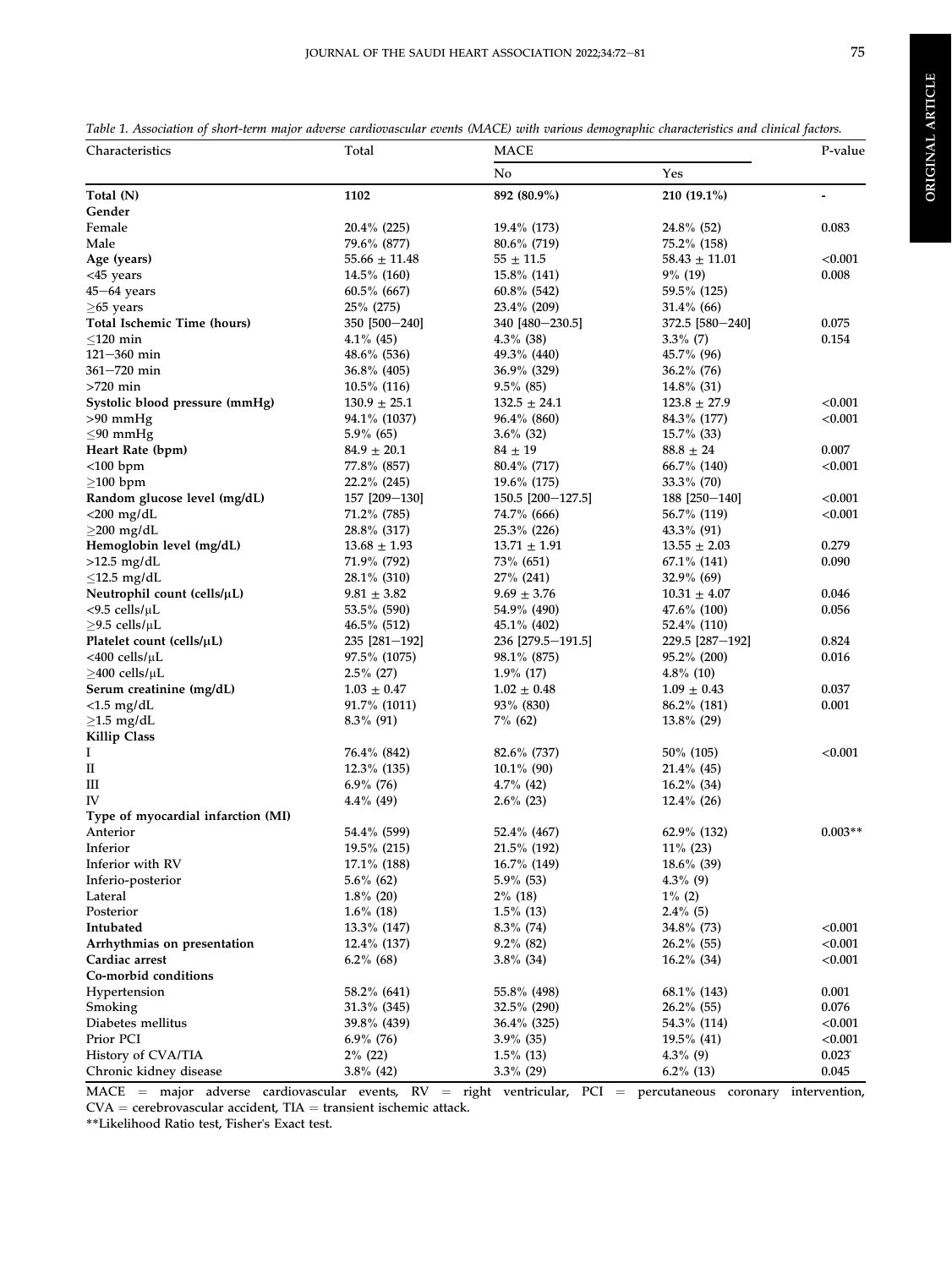ORIGINAL

**ORIGINAL ARTICLE** 

ARTICLE

The occurrence of MACE was observed to be associated with elevated left ventricular end-diastolic pressure (LVEDP  $\geq$ 20 mmHg), mean LVEDP  $(23.0 \pm 8.0 \text{ vs. } 17.7 \pm 5.8 \text{ mmHg}; p < 0.001)$  was found to be significantly higher among patients with shortterm MACE. Patients with elevated LVEDP  $(220 \text{ mmHg})$  were found to be at increased risk of MACE with risk ratio of  $4.07$  [2.94-5.63] and MACE rate of 31.1% (147/472) among patients with elevated LVEDP as against 10.0% (63/630) among patients with LVEDP <20 mmHg. Similarly, reduced left ventricular ejection fraction (LVEF  $\leq$ 30%) was found to be more prevalent in patients with short-term MACE, 40% vs. 13.2%, as compared to the patients without short-term MACE respectively. Intra-aortic balloon pump placement and use of pre-balloon were also found to be associated with increased

incidence of MACE. Among other angiographic finings, distribution of the number of vessels involved, infarct-related artery, thrombus grade, pre-and post-procedure thrombolysis in myocardial infarction (TIMI) flow grade was found to have a significant association with the incidence of shortterm MACE [\(Table 2\)](#page-6-0).

The occurrence of short-term MACE was found to be strongly associated with the incidence of inhospital post-procedure complications such as slow flow/no-reflow, arrhythmias, cardiogenic shock, stent thrombosis, contrast-induced nephropathy, or CVA/TIA ([Table 2](#page-6-0)). Median follow-up duration after primary PCI was  $6.1$  [6.9-5.1] months, during this duration cumulative MACE was observed in 19.1% (210) with all-cause mortality in 14.2% (157), cardiac mortality in 5.4% (60). Myocardial infarction was

<span id="page-6-0"></span>Table 2. Association of short-term major adverse cardiovascular events (MACE) with various angiographic findings, procedural characteristics, and in-hospital outcomes.

| Characteristics            | Total              | <b>MACE</b>    |                | P-value     |
|----------------------------|--------------------|----------------|----------------|-------------|
|                            |                    | No             | Yes            |             |
| Total (N)                  | 1102               | 892 (80.9%)    | 210 (19.1%)    |             |
| Access for procedure       |                    |                |                |             |
| Radial                     | 73% (804)          | 78.1% (697)    | 51% (107)      | $< 0.001**$ |
| Femoral                    | 25.9% (285)        | 20.4% (182)    | 49% (103)      |             |
| Switchover                 | $1.2\%$ (13)       | $1.5\%$ (13)   | $0\%$ (0)      |             |
| LVEDP (mmHg)               | $18.7$ $\pm$ $6.6$ | $17.7 \pm 5.8$ | $23 \pm 8$     | < 0.001     |
| $<$ 20 mmHg                | 57.2% (630)        | $63.6\%$ (567) | $30\%$ (63)    | < 0.001     |
| $\geq$ 20 mmHg             | 42.8% (472)        | 36.4% (325)    | 70% (147)      |             |
| LVEF $(\% )$               | $40.7 \pm 9.1$     | $42 \pm 8.5$   | $35.1 \pm 9.2$ | < 0.001     |
| $<$ 30%                    | 18.3% (202)        | 13.2% (118)    | $40\%$ (84)    | < 0.001     |
| $30 - 44%$                 | 36.3% (400)        | 36% (321)      | 37.6% (79)     |             |
| ${\geq}45\%$               | 45.4% (500)        | 50.8% (453)    | 22.4% (47)     |             |
| <b>IABP</b> used           | $4.7\%$ (52)       | $2.4\%$ (21)   | $14.8\%$ (31)  | < 0.001     |
| Number of vessels involved |                    |                |                |             |
| Single vessel disease      | 36.7% (404)        | 38.6% (344)    | $28.6\%$ (60)  | 0.001       |
| Two vessel disease         | 32.8% (361)        | 33.2% (296)    | $31\%$ (65)    |             |
| Three vessel disease       | $30.6\%$ (337)     | 28.3% (252)    | $40.5\%$ (85)  |             |
| Recanalized vessel         | $5.7\%$ (63)       | $6.2\%$ (55)   | $3.8\%$ (8)    | 0.186       |
| Culprit coronary artery    |                    |                |                |             |
| Left main                  | $1.6\%$ (18)       | $0.8\%$ (7)    | $5.2\%$ (11)   | $< 0.001**$ |
| LAD: Proximal              | 35.2% (388)        | $32.3\%$ (288) | $47.6\%$ (100) |             |
| LAD: Non-Proximal          | 17.8% (196)        | 19.6% (175)    | $10\%$ (21)    |             |
| Circumflex                 | $11.1\%$ (122)     | 11.7% (104)    | $8.6\%$ (18)   |             |
| Right coronary artery      | 33.1% (365)        | 34.4% (307)    | 27.6% (58)     |             |
| Diagonal                   | $0.9\%$ (10)       | $0.9\%$ (8)    | $1\%$ (2)      |             |
| Ramus                      | $0.3\%$ (3)        | $0.3\%$ (3)    | $0\%$ (0)      |             |
| Pre-procedure TIMI flow    |                    |                |                |             |
| 0                          | 54.3% (598)        | 49.8% (444)    | 73.3% (154)    | < 0.001     |
| I                          | 18.7% (206)        | 19.6% (175)    | $14.8\%$ (31)  |             |
| $\rm II$                   | 17.1% (188)        | 18.8% (168)    | $9.5\%$ (20)   |             |
| Ш                          | 10% (110)          | $11.8\%$ (105) | $2.4\%$ (5)    |             |
| <b>Thrombus Grade</b>      |                    |                |                |             |
| G1                         | $4.6\%$ (51)       | $5.3\%$ (47)   | $1.9\%$ (4)    | < 0.001     |
| G2                         | $5.4\%$ (59)       | $6.5\%$ (58)   | $0.5\%$ (1)    |             |
| G <sub>3</sub>             | 24.9% (274)        | $27.6\%$ (246) | $13.3\%$ (28)  |             |
| G <sub>4</sub>             | 11.5% (127)        | $11.5\%$ (103) | $11.4\%$ (24)  |             |
| G <sub>5</sub>             | 53.6% (591)        | 49.1% (438)    | 72.9% (153)    |             |
|                            |                    |                |                |             |

(continued on next page)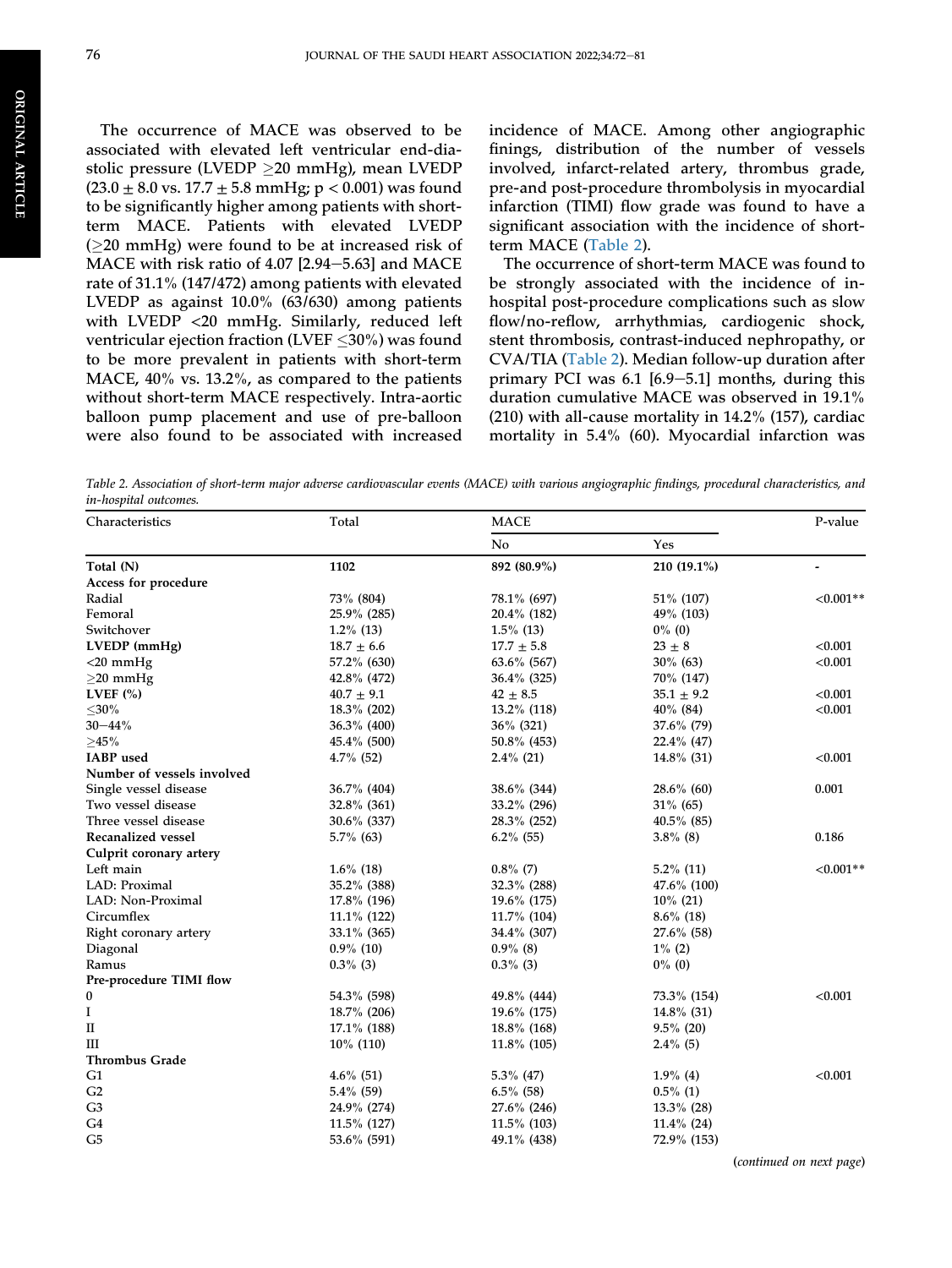Table 2. (continued )

| Characteristics                                       | Total           | <b>MACE</b>     |                 | P-value              |
|-------------------------------------------------------|-----------------|-----------------|-----------------|----------------------|
|                                                       |                 | N <sub>0</sub>  | Yes             |                      |
| Pre-balloon used                                      |                 |                 |                 |                      |
| Not done                                              | 56.1% (618)     | 58.6% (523)     | $45.2\%$ (95)   | < 0.001              |
| Dottering                                             | $41.2\%$ (454)  | 39.5% (352)     | $48.6\%$ (102)  |                      |
| Balloon done                                          | $2.7\%$ (30)    | $1.9\%$ (17)    | $6.2\%$ (13)    |                      |
| Mean vessel diameter                                  | $3.5 \pm 0.3$   | $3.5 \pm 0.3$   | $3.5 \pm 0.3$   | 0.636                |
| $<$ 3.5 mm                                            | 31.7% (349)     | $31.8\%$ (284)  | $31\%$ (65)     | 0.804                |
| $>3.5$ mm                                             | 68.3% (753)     | $68.2\%$ (608)  | 69% (145)       |                      |
| Total lesion length                                   | $27.6 \pm 11.7$ | $27.5 \pm 11.4$ | $28.1 \pm 12.8$ | 0.464                |
| $>35$ mm                                              | 81.1% (894)     | 81.5% (727)     | 79.5% (167)     | 0.510                |
| $<$ 35 mm                                             | 18.9% (208)     | 18.5% (165)     | $20.5\%$ (43)   |                      |
| Post-procedure TIMI flow                              |                 |                 |                 |                      |
| 0                                                     | $0.8\%$ (9)     | $0.4\%$ (4)     | $2.4\%$ (5)     | $< 0.001**$          |
| I                                                     | $2.3\%$ (25)    | $1.2\%$ (11)    | $6.7\%$ (14)    |                      |
| П                                                     | $7.7\%$ (85)    | $5.4\%$ (48)    | $17.6\%$ (37)   |                      |
| $\mathbf{m}$                                          | 89.2% (983)     | $92.9\%$ (829)  | 73.3% (154)     |                      |
| Peri-procedure complications and in-hospital outcomes |                 |                 |                 |                      |
| Slow flow/no-reflow                                   | 24.1% (266)     | 19.1% (170)     | 45.7% (96)      | < 0.001              |
| Access site complications                             | $0.5\%$ (6)     | $0.7\%$ (6)     | $0\%$ (0)       | $0.602^{\wedge}$     |
| Bleeding                                              | $0.9\%$ (10)    | $0.4\%$ (4)     | $2.9\%$ (6)     | $0.005^{\,\wedge}\,$ |
| Arrhythmias                                           | $4.3\%$ (47)    | $1.9\%$ (17)    | $14.3\%$ (30)   | < 0.001              |
| Cardiogenic shock                                     | $3.6\%$ (40)    | $1.6\%$ (14)    | $12.4\%$ (26)   | < 0.001              |
| <b>Stent Thrombosis</b>                               | $2.2\%$ (24)    | $0.1\%$ (1)     | $11\%$ (23)     | < 0.001              |
| <b>CIN</b>                                            | $9.5\%$ (105)   | $7.7\%$ (69)    | $17.1\%$ (36)   | < 0.001              |
| <b>CVA/TIA</b>                                        | $0.4\%$ (4)     | $0\%$ (0)       | $1.9\%$ (4)     | $< 0.001$ ^          |
| In-hospital death                                     | $4.4\%$ (49)    | $0\%$ (0)       | $23.3\%$ (49)   | $<$ 0.001 $\hat{ }$  |

 $MACE =$  major adverse cardiovascular events, LVEDP = left ventricular end-diastolic pressure, LVEF = left ventricular ejection fraction,  $IABP = intra-aortic balloon pump, LAD = left anterior descending artery, TIMI = through a**th** two objects in myocardial infarction, CIN = contrast$ induce nephropathy,  $CVA =$  cerebrovascular accident,  $TIA =$  transient ischemic attack. \*\*Likelihood Ratio test,^Fisher's Exact test.

observed in  $6.1\%$  (67) of which  $3.4\%$  (37) required repeat revascularization, hospitalization due to HF in 3.6% (40), and occurrence of stroke/CVA in eight patients  $(0.7\%)$ . A majority, 89.7% (989), of the patient self-reported being adherent to the prescribed medications.

On the multivariable Cox-regression analysis, impaired random blood glucose level  $(\geq 200 \text{ mg/dL})$ , serum creatinine  $\geq 1.5$  mg/dL, intubation status, history of PCI, history of CVA/TIA, elevated LVEDP  $(\geq 20 \text{ mmHg})$ , three-vessel involved diseases, culprit left main or proximal left anterior descending artery, high thrombus grade  $(\geq 4)$ , and pre-ballooning were found to be the independent factors associated with increased risk of short-term MACE [\(Table 3\)](#page-8-0).

#### 4. Discussion

Owing to the primary PCI, a significant improvement in the short- and long-term survival of STEMI patients has been witnessed in recent years, however, a considerable number of patients also experience short- and long-term MACE events after successful primary PCI. Considering the importance of knowing the factors associated with increased risk

of adverse outcomes for the timely risk stratification, in this study we have evaluated the incidence of short-term MACE and its determinants in a prospectively recruited cohort of patients undergoing primary PCI at a tertiary care cardiac center of a developing country. We observed the incidence rate of MACE as 19.1% during the median follow-up duration of  $6.1$   $[6.9-5.1]$  months after primary PCI. Increased risk of short-term MACE was found to be associated with admission random blood glucose of  $\geq$ 200 mg/dL and serum creatinine of  $\geq$ 1.5 mg/dL. It was also found to be higher among intubated patients and patients with a history of PCI, stroke, or cerebrovascular accident. Angiographic evidence of elevated LVEDP ( $\geq$ 20 mmHg), three-vessel involved diseases, culprit left main or proximal left anterior descending artery, and high thrombus grade  $(>4)$ were also observed to be significant determinants of short-term MACE after primary PCI. Patients who had undergone pre-ballooning were also found to have an increased risk of short-term MACE.

The reported short-term MACE rate of 19.1% in this study is within the rage of previously reported rate ranging from 2.78% to as high as 47.6%. The varying rates of MACE in various studies is majorly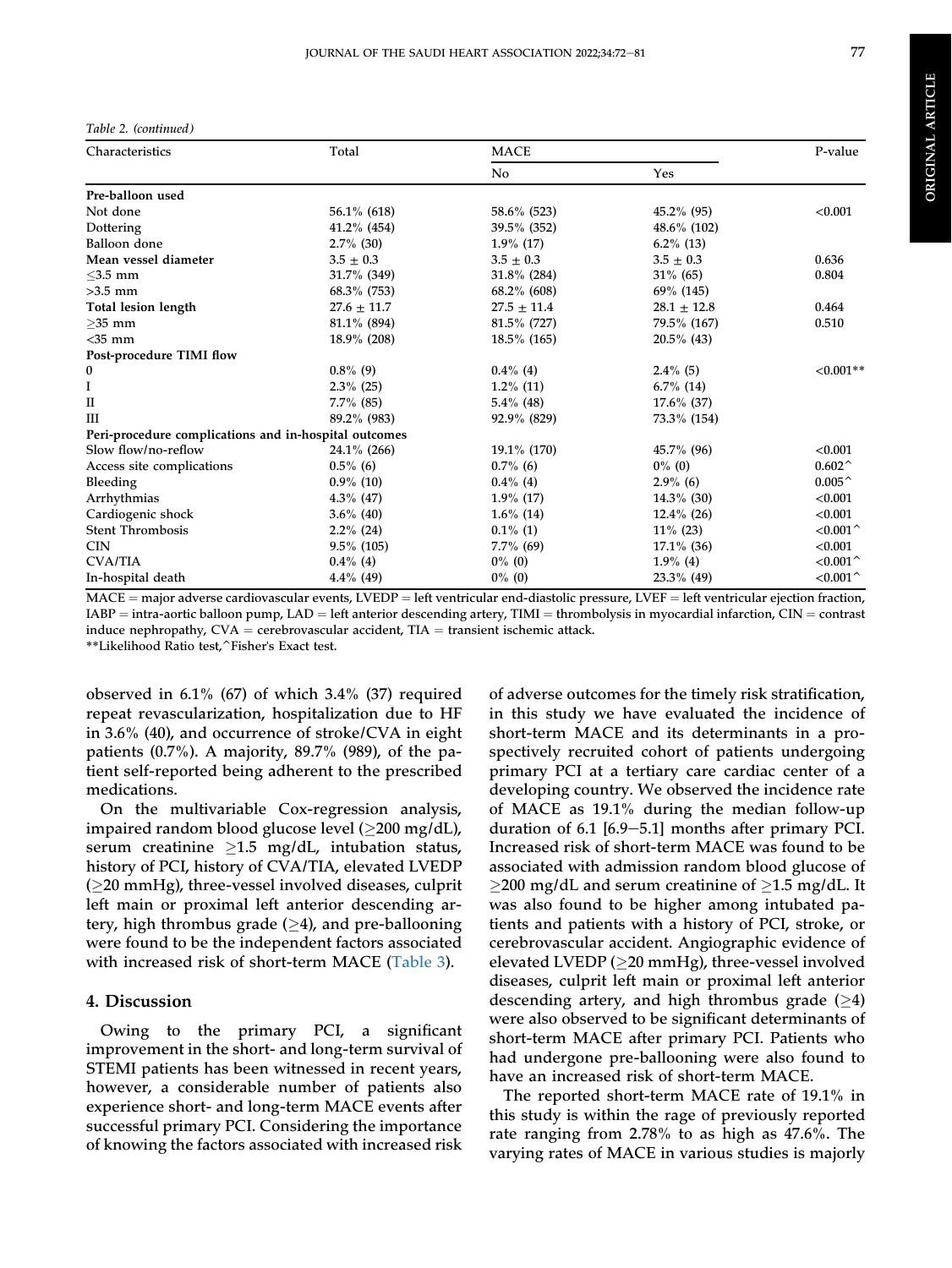| Factors                          | Univariate               | Multivariable |                    |             |
|----------------------------------|--------------------------|---------------|--------------------|-------------|
|                                  | HR [95% CI]              | P-value       | HR [95% CI]        | P-value     |
| Female                           | 1.22 $[0.89 - 1.66]$     | 0.223         | —                  |             |
| Age $\geq$ 65 years              | $1.4$ [1.04-1.87]        | $0.024*$      |                    |             |
| Total ischemic time >9 h         | $1.48$ [1.1-1.99]        | $0.01*$       |                    |             |
| Systolic blood pressure <90 mmHg | $4.01$ [2.76-5.82]       | $< 0.001*$    |                    |             |
| Heart rate $>100$ bpm            | $1.98$ [1.49-2.65]       | ${<}0.001*$   |                    |             |
| RBS $\geq$ 200 mg/dL             | $1.9$ [ $1.45 - 2.5$ ]   | $< 0.001*$    | $1.66$ [1.25-2.21] | ${<}0.001*$ |
| Hemoglobin $\leq$ 12.5 mg/dL     | 1.32 [0.99-1.77]         | 0.057         |                    |             |
| Neutrophil count <9.5 cells/µL   | $1.43$ [1.09-1.87]       | $0.011*$      |                    |             |
| Platelets $>400$ cells/ $\mu$ L  | $1.74$ [0.92-3.29]       | 0.087         |                    |             |
| Creatinine $>1.5$ mg/dL          | $1.98$ [1.34-2.93]       | $< 0.001*$    | 1.52 [1.02-2.27]   | $0.041*$    |
| Killip class IV                  | 4.2 $[2.78 - 6.35]$      | $< 0.001*$    |                    |             |
| Intubated                        | 5.45 [4.08-7.27]         | $< 0.001*$    | $2.81$ [1.98-4]    | ${<}0.001*$ |
| Arrhythmias on presentation      | $3.27$ [2.4-4.46]        | ${<}0.001*$   | $1.36$ [0.95-1.96] | 0.092       |
| Cardiac arrest                   | $3.86$ [2.67-5.58]       | $< 0.001*$    |                    |             |
| Hypertension                     | $1.46$ [1.09-1.95]       | $0.011*$      |                    |             |
| Smoking                          | $0.85$ [0.63-1.16]       | 0.314         |                    |             |
| Diabetes mellitus                | $1.71$ $[1.3 - 2.25]$    | $< 0.001*$    |                    |             |
| Prior PCI                        | $2.61$ [1.85-3.68]       | $< 0.001*$    | $2.06$ [1.45-2.93] | ${<}0.001*$ |
| History of CVA/TIA               | $1.95$ [1-3.8]           | 0.051         | $2.64$ [1.34-5.2]  | $0.005*$    |
| <b>CKD</b>                       | $1.87$ [1.06-3.27]       | $0.03*$       |                    |             |
| LVEDP > 20 mmHg                  | 3.34 [2.49-4.49]         | $< 0.001*$    | $1.81$ [1.3-2.51]  | $< 0.001*$  |
| LVEF $<$ 35%                     | $2.89$ [ $2.18 - 3.81$ ] | ${<}0.001*$   |                    |             |
| IABP used                        | $5.01$ [3.41-7.36]       | ${<}0.001*$   |                    |             |
| Three vessel disease             | $1.61$ [1.22-2.12]       | $< 0.001*$    | $1.43$ [1.08-1.9]  | $0.014*$    |
| LM or proximal LAD               | $1.85$ [1.41-2.42]       | ${<}0.001*$   | $1.77$ [1.32-2.35] | ${<}0.001*$ |
| Thrombus grade $\geq$ 4          | $2.9$ [2-4.21]           | $< 0.001*$    | $2.21$ [1.51-3.24] | ${<}0.001*$ |
| Pre TIMI flow grade 0            | $2.26$ [1.66-3.07]       | ${<}0.001*$   |                    |             |
| Pre-balloon done                 | $1.6$ [0.91-2.82]        | 0.104         | $2.14$ [1.2-3.82]  | $0.01*$     |
| Vessel diameter <3.5 mm          | $1.06$ [0.79-1.43]       | 0.678         |                    |             |
| Lesion Length $>35$ mm           | $1.11$ $[0.8 - 1.56]$    | 0.528         |                    |             |

<span id="page-8-0"></span>Table 3. Univariate and multivariable Cox-regression analysis for short-term major adverse cardiovascular events after primary percutaneous coronary intervention.

 $HR =$  hazard ratio,  $CI =$  confidence interval, RBS = random blood sugar, PCI = percutaneous coronary intervention,  $CVA =$  cerebrovascular accident, TIA = transient ischemic attack,  $CKD =$  chronic kidney disease, LVEDP = left ventricular end-diastolic pressure, LVEF = left ventricular ejection fraction, IABP = intra-aortic balloon pump, LM = left main, LAD = left anterior descending artery,  $TIMI =$  thrombolysis in myocardial infarction. \*significant at 5%.

dependent on the length of follow-up and type of patients. For instance MACE was reported to be 21.7% after  $0.8 \pm 0.3$  year follow-up after PCI (urgent or elective) [[9\]](#page-10-8), among patients with ACS it was reported to be 47.6% after median follow-up duration of 23 [5 to 55] months [\[10](#page-11-0)], 2.78%-3.43% of the patients were reported to develop MACE after 30-days of PCI (elective or urgent) [\[11](#page-11-1)], ischemic events after three years of PCI were observed to be  $19.3\% - 41.0\%$ depending on anemic status [\[12](#page-11-2)], among patients with STEMI MACE after 19  $\pm$  5 months was reported to be  $12.8\%$  -16.2% depending on the presence of high thrombus burden (TB) at the time of procedure [\[13](#page-11-3)], MACE rate among STEMI patients after follow-up of  $18.2 \pm 7.8$  months was  $12.8\%$  -15% incremental in relation to the thrombus grade [\[14](#page-11-4)], similarly, depending on the LVEDP at the time of procedure MACE after 30-days were reported to be  $3.7\% - 6.3\%$  and  $17.3\% - 20.1\%$  after two years of primary PCI [[15\]](#page-11-5). In addition to the length of followup and type of patients, the varying rates of MACE also stem from the differences in definition of MACE itself across various observational studies. Hence, head to head comparison of MACE in our population with that reported from other regions is not fruitful.

A study of similar nature in the Chinese population by Tsai IT et al. [[10](#page-11-0)] reported, in addition to the clinical characteristics, various angiographic findings were also found to be associated with an increased risk of MACE. The likelihood of a MACE among ACS patients with elective PCI was increased by three-vessel disease, stent placement, hypertension, and estimated glomerular filtration rate (eGFR) or uric acid. Apart from the major predictors of MACE in CAD patients, factors like age [\[16](#page-11-6)], female gender, hypertension, number of stents placed [\[11](#page-11-1)], chronic heart failure [[11\]](#page-11-1), eGFR [[17\]](#page-11-7),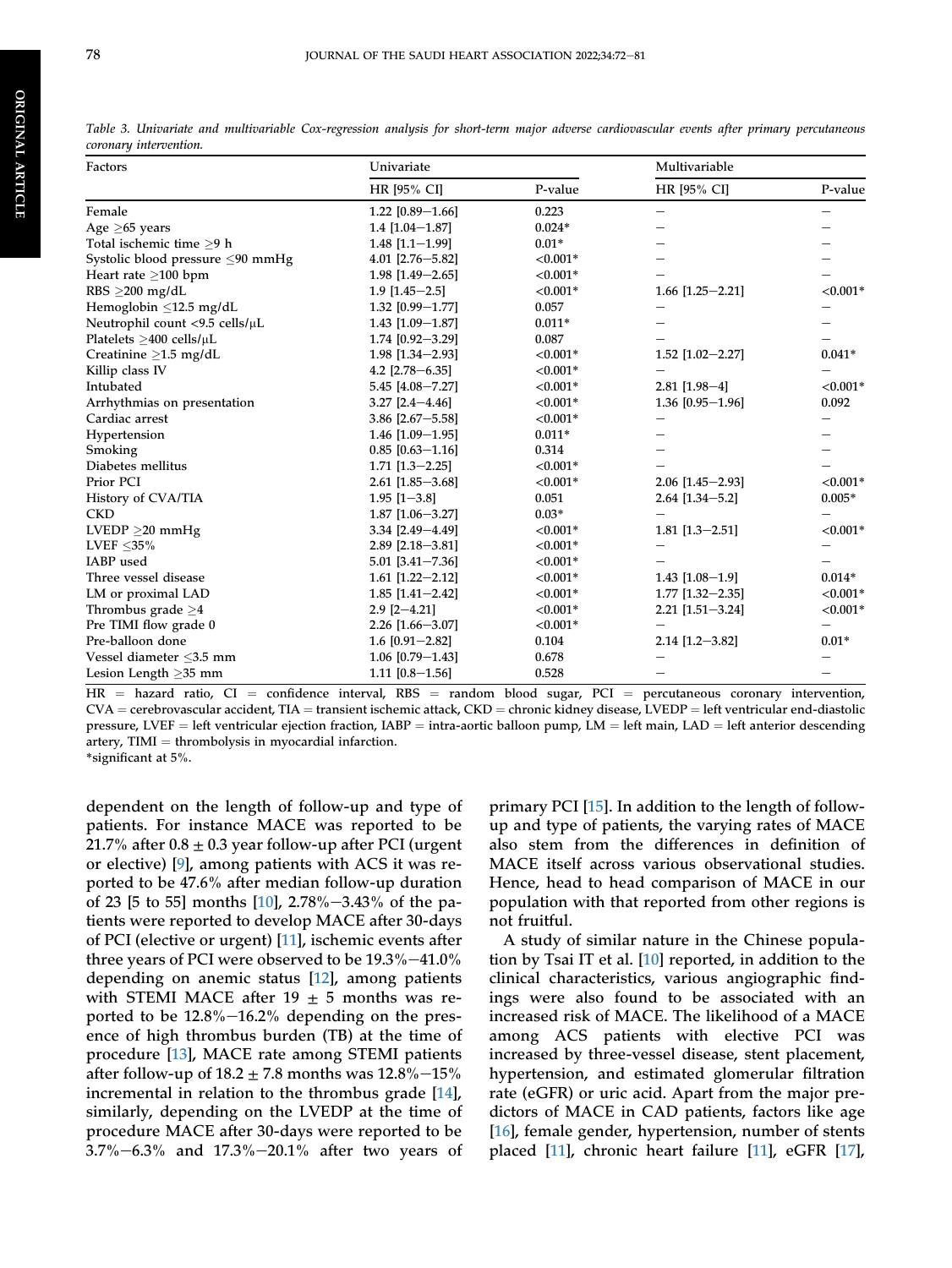anaemia [[12\]](#page-11-2), HDL-cholesterol [\[18](#page-11-8)], and hs-CRP [\[19](#page-11-9)], the progression of MACE in our sample was additionally identified by the factors such as status of pre-or post-procedure intubation, prior PCI, history of CVA/TIA, LVEDP  $\geq$ 20 mmHg, triple vessel diseases, LM or proximal LAD as a culprit, high thrombus burden (grade  $\geq$ 4), and patients in whom pre-ballooning was done.

In our sample, a high thrombus burden was observed to be an important determinant of an increased likelihood of short-term MACE. A study conducted by Martí et al. [[13\]](#page-11-3) evaluated the clinical impact of TG in a systematic primary PCI and found that in the acute phase greater infarct size and increased incidence of angiographic complications are linked to higher thrombus burden. In our study, we have observed that a high thrombus burden (thrombus grade  $\geq$ 4) is linked to an elevated risk of incidence of short-term MACE with adjusted HR of 2.21  $[95\%$  CI: 1.51-3.24]. Our study findings were consistent with results of other researches presenting that angiographic evidence of coronary thrombi as a proven indicator of poor hospital course and adverse cardiac events [\[14](#page-11-4)]. In reality, distal embolization of thrombotic constituents or primary PCIinduced or spontaneous occlusion of epicardial vessels might compromise not only coronary but also myocardial perfusion [[20\]](#page-11-10).

Left main involvement or 3 vessel disease are considered to the severe coronary anatomies associated with poor prognosis and increased risk of MACE [[21\]](#page-11-11), so as the involvement of proximal LAD. Involvement of proximal LAD is more common in STEMI setting and it is considered to be of greater severity and can lead to poor prognosis [\[22](#page-11-12)]. Consistent with these findings culprit LM or proximal LAD and three-vessel disease were found to be independent predictors of short-term MACE after primary PCI with adjusted HR of 1.77 [95% CI: 1.32–2.35] and 1.43 [95% CI:  $1.08-1.9$ ] respectively.

Elevated LVEDP is another important prognostic marker that is believed to have associated with a higher probability of deaths and cardiac failure after acute MI [\[23](#page-11-13)]. LVEDP is a biologically integrated measure of total ventricular function and higher LVEDP may deteriorate the detrimental period of LV remodeling with infarct enlargement and increasing cardiac dysfunction. It is related to the degree of myocardial ischemia, a decreased myocardial salvage, and reported as an independent predictor of adverse outcomes after primary PCI, despite baseline LVEF adjustment, individuals with LVEDP more than or equal to 24 mmHg are reported to be at higher risk of early and late mortality [\[15](#page-11-5)]. In our study LVEDP  $\geq$ 20 mmHg was found to

be another independent predictor with adjusted HR of 1.81 [95% CI: 1.3-2.51].

A study conducted by Radovanovic D et al. [\[24](#page-11-14)] observed that in patients with STEMI, a history of previous MI is a strong predictor of in-hospital mortality with an odds ratio of 1.27 [95% CI: 1.05 $-1.53$ ]. Align with these observations, in our study prior PCI was also found to be associated with increased incidence of short-term MACE with adjusted HR of 2.06 [95% CI: 1.45-2.93]. Patients with a second MI were shown to call health care providers faster, more likely to have dyspnea, less typical symptoms, and have smaller infarct size, but are observed to be less likely to get evidence-based treatment, eventually resulting in an increased risk of both in-hospital and 1-year adverse cardiac outcomes [\[24](#page-11-14)].

Our observation of hyperglycemia (RBS  $\geq$ 200 mg/ dL) being an independent predictor of short-term MACE is aligned with the existing literature regarding stress hyperglycemia. In patients with acute myocardial infarction stress hyperglycemia is correlate with an elevated risk of in-hospital deaths in both diabetic and non-diabetic patients, as well as a high risk of congestive heart failure (CHF) or cardiogenic shock (CS) in non-diabetic individuals [\[25](#page-11-15)]. A systematic review by Capes SE et al. [\[26](#page-11-16)] reported that patients without diabetes with glucose values greater than or equal to  $6.1-8.0$  mmol/L were at a 3.9-fold (95 CI: 2.9 to 5.4) increased risk of mortality compared to those with lesser glucose concentrations. In the context of STEMI, hyperglycemia might be transitory and stress-induced, instead of the reflection of patient's underlying glucose metabolic condition [\[27](#page-11-17)]. Nevertheless, in our study elevated glucose level  $(\geq 200 \text{ mg/dL})$ regardless of diabetes status at admission was found to be associated with a higher risk of short-term MACE post-primary PCI with HR of 1.66 [95% CI:  $1.25 - 2.21$ ].

Impaired creatinine on admission regardless of chronic kidney diseases was found to be another significant determinant, elevated serum creatinine at arrival  $(≥1.5 \text{ mg/dL})$  was observed to be an independent predictor with adjusted HR of 1.52 [95% CI:  $1.02-2.27$ ]. Various other studies have also witnessed the prognostic role of serum creatinine, such as a study conducted by Arnold SV et al. [[28\]](#page-11-18) reported higher serum creatinine as an important predictor of long-term mortality after AMI with a hazard ratio of 1.27 [95% CI: 1.18 to 1.36] for per 50% rise. Another study observed that slightly raised admission serum creatinine levels are associated to an increased mortality rate after one year of AMI [\[29](#page-11-19)]. Various other studies reported elevated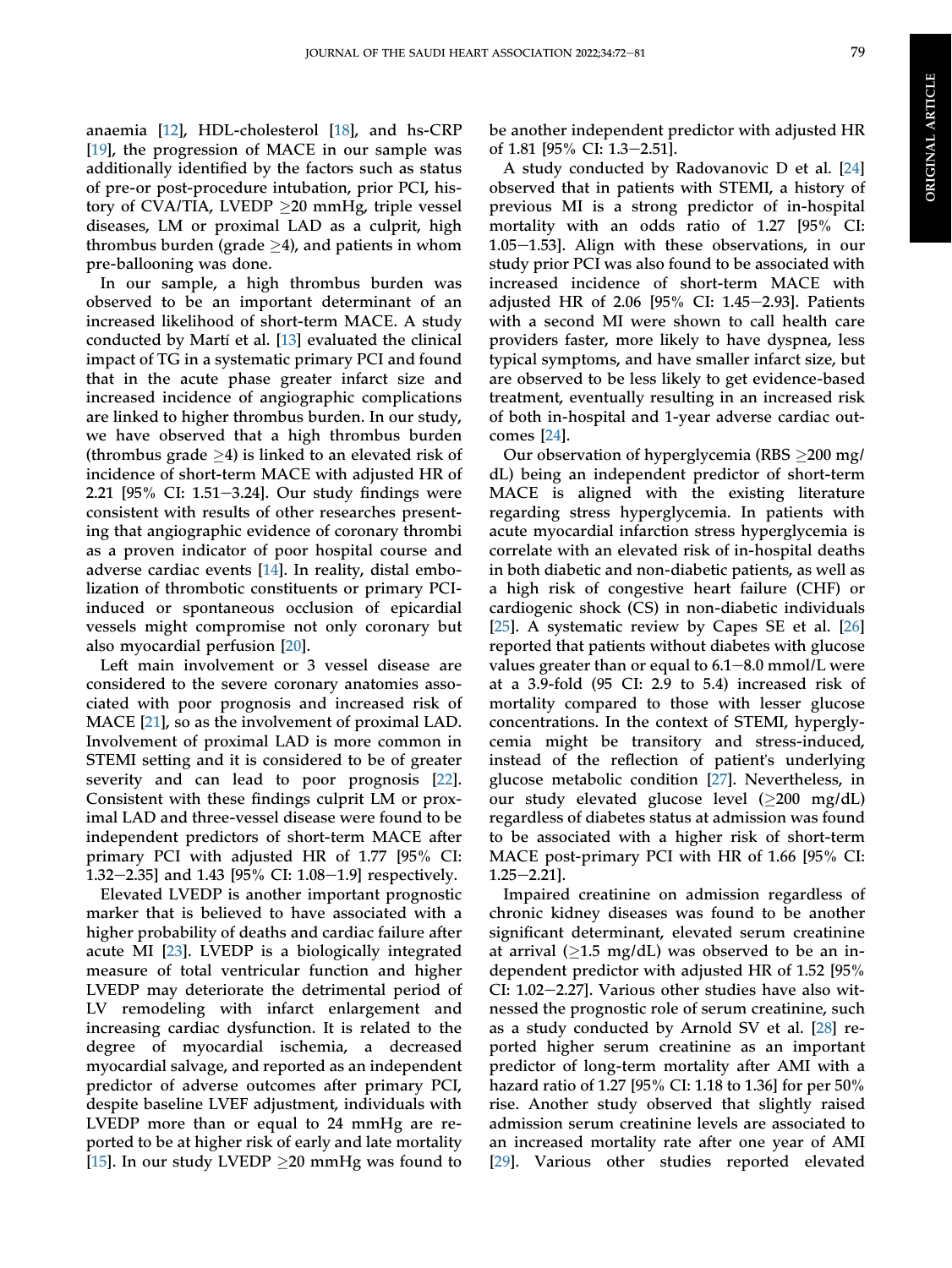creatinine and/or impaired creatinine clearance (Cr Cl) on presentation as a strong and independent predictor of subsequent mortality after AMI, independent of other conventional risk factors [\[30](#page-11-20)].

A recent study by D'Ascenzo F et al. [[31\]](#page-11-21) developed and validated the PRAISE score based on machine learning algorithms. It showed great potential and predictive power for all-cause death (0.92 [95% CI: 0.90–0.93]), myocardial infarction  $(0.81 \; [95\% \; CI:$ 0.76–0.85]), major bleeding (0.86 [95% CI: 0.82–0.89]) at one year of ACS event. Incorporation of significant clinical determinants can help further improving the accuracy of machine learning algorithms for adverse events following acute cardiac event.

Even though, to the best of our knowledge this is the largest data reported for our population but the main limitations remained observational nature of study and single center experience. Additionally, data regarding post-procedural revascularizations (non-culprit vessel intervention or needing coronary artery bypass grafting) concerning stable or unstable residual angina apart from culprit artery were not captured which can have a certain role in determining follow-up MACE. For better understanding of MACE in regional and global spectrum, studies with uniform definitions and follow-up intervals are warranted.

#### 5. Conclusions

A significant number of patients were found to experience short-term MACE after primary PCI. Several determinants for the short-term MACE were identified among which independent predictors of MACE were admission blood glucose  $\geq$ 200 mg/dL, serum creatinine  $\geq 1.5$  mg/dL, intubation, history of PCI, history of cerebrovascular accident, left ventricular end-diastolic pressure  $\geq 20$  mmHg, triple vessel diseases, culprit left main or proximal left anterior descending artery, and high thrombus grade  $(\geq 4)$ . Cardiologists can make use of these important clinical and angiographic determinants for beforehand risk assessment of MACE to optimize management and monitoring strategy tailored to the patients' expected risk of MACE.

#### Author contribution

Conception and design of Study: RK, JAS; Literature review: RK, BAS, AA, NK, TS; Acquisition of data: RK, BAS, MK, NK, NQ, MK; Analysis and interpretation of data: RK, MK, NK, JAS, TS, NQ; Research investigation and analysis: RK, JAS, BAS, AA, MK, NK, JAS, TS; Data collection: BAS, AA, NK, TS, NQ, MK; Revising and editing the manuscript

critically for important intellectual contents: RK, JAS, AA, JAS; Data preparation and presentation: RK, JAS; Supervision of the research: JAS, AA; Research coordination and management: RK, NQ, MK: Funding for the research: RK, JAS.

#### Disclaimer

None to declare.

#### Source of funding

None to declare.

#### Conflict of interest

None to declare.

#### References

- <span id="page-10-0"></span>[1] Members WG, Roger VL, Go AS, Lloyd-Jones DM, Benjamin EJ, Berry JD, et al. Heart disease and stroke statistics-2012 update: a report from the American Heart Association. Circulation 2012;125(1). e2-e220. [https://doi.org/](https://doi.org/10.1161/CIR.0b013e31823ac046) [10.1161/CIR.0b013e31823ac046](https://doi.org/10.1161/CIR.0b013e31823ac046).
- <span id="page-10-1"></span>[2] O'gara PT, Kushner FG, Ascheim DD, Casey Jr DE, Chung MK, De Lemos JA, et al. 2013 ACCF/AHA guideline for the management of ST-elevation myocardial infarction: executive summary: a report of the American college of cardiology foundation/American heart association task force on practice guidelines. Circulation 2013;127(4):529-55. [https://doi.org/10.1161/CIR.0b013e3182742c84.](https://doi.org/10.1161/CIR.0b013e3182742c84)
- <span id="page-10-2"></span>[3] Perers E, Caidahl K, Herlitz J, Karlson BW, Karlsson T, Hartford M. Treatment and short-term outcome in women and men with acute coronary syndromes. Int J Cardiol 2005; 103(2):120-7. [https://doi.org/10.1016/j.ijcard.2004.07.015.](https://doi.org/10.1016/j.ijcard.2004.07.015)
- <span id="page-10-3"></span>[4] Giustino G, Mehran R, Dangas GD, Kirtane AJ, Redfors B, Généreux P, et al. Characterization of the average daily ischemic and bleeding risk after primary PCI for STEMI. J Am Coll Cardiol 2017;70(15):1846-57. [https://doi.org/10.](https://doi.org/10.1016/j.jacc.2017.08.018) [1016/j.jacc.2017.08.018](https://doi.org/10.1016/j.jacc.2017.08.018).
- <span id="page-10-4"></span>[5] Lear SA, Hu W, Rangarajan S, Gasevic D, Leong D, Iqbal R, et al. The effect of physical activity on mortality and cardiovascular disease in 130 000 people from 17 high-income, middle-income, and low-income countries: the PURE study. Lancet 2017;390(10113):2643-54. [https://doi.org/10.1016/](https://doi.org/10.1016/S0140-6736(17)31634-3) [S0140-6736\(17\)31634-3.](https://doi.org/10.1016/S0140-6736(17)31634-3)
- <span id="page-10-5"></span>[6] Halkin A, Singh M, Nikolsky E, Grines CL, Tcheng JE, Garcia E, et al. Prediction of mortality after primary percutaneous coronary intervention for acute myocardial infarction: the CADILLAC risk score. J Am Coll Cardiol 2005;45(9): 1397-405. [https://doi.org/10.1016/j.jacc.2005.01.041.](https://doi.org/10.1016/j.jacc.2005.01.041)
- <span id="page-10-6"></span>[7] Vernon ST, Coffey S, D'Souza M, Chow CK, Kilian J, Hyun K, et al. ST-Segment-Elevation myocardial infarction (STEMI) patients without standard modifiable cardiovascular risk factors-how common are they, and what are their outcomes? J Am Heart Assoc 2019;8(21):e013296. [https://doi.org/](https://doi.org/10.1161/JAHA.119.013296) [10.1161/JAHA.119.013296](https://doi.org/10.1161/JAHA.119.013296).
- <span id="page-10-7"></span>[8] Amsterdam EA, Wenger NK, Brindis RG, Casey DE, Ganiats TG, Holmes DR, et al. AHA/ACC guideline for the management of patients with non-ST-elevation acute coronary syndromes: a report of the American College of Cardiology/American Heart Association Task Force on Practice Guidelines. J Am Coll Cardiol 2014;64(24):e139-228. [https://](https://doi.org/10.1161/CIR.0000000000000133) [doi.org/10.1161/CIR.0000000000000133](https://doi.org/10.1161/CIR.0000000000000133).
- <span id="page-10-8"></span>Cai A, Dillon C, Hillegass WB, Beasley M, Brott BC, Bittner VA, et al. Risk of major adverse cardiovascular events